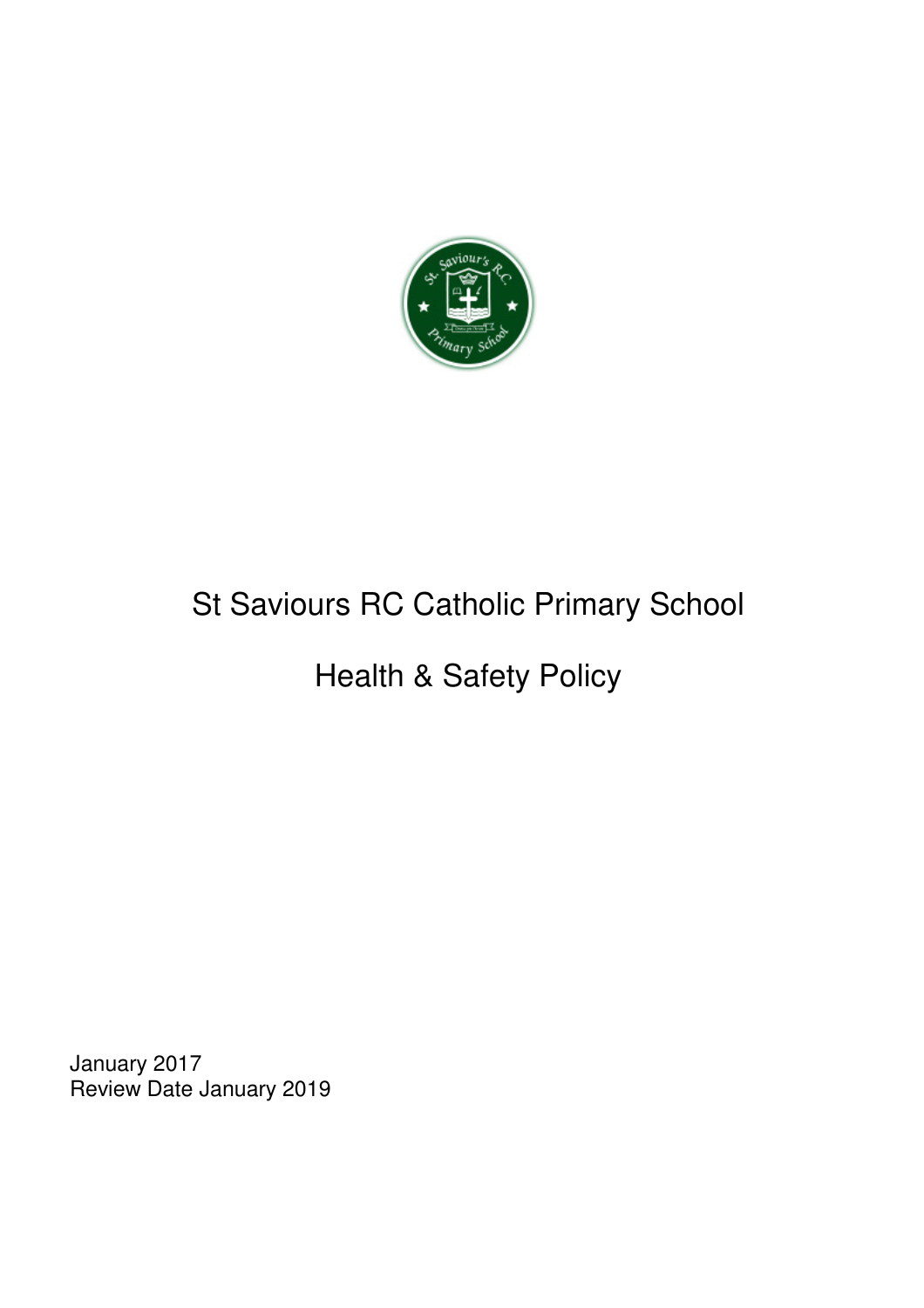# **ST. SAVIOUR'S R.C. PRIMARY SCHOOL**

**MISSION STATEMENT:** 

#### **THE PERSON AND TEACHINGS OF JESUS CHRIST, ARE CENTRAL TO OUR CATHOLIC COMMUNITY.**

#### **WE LOOK TO JESUS FOR EXAMPLE AND INSPIRATION IN ALL AREAS OF SCHOOL LIFE.**

**HIS GOSPEL VALUES UNDERPIN AND PERMEATE EVERYTHING WE DO.** 

**~~~~~~~~~~~~~~~~~~~~~~~~~~~~~** 

#### **General Statement of Intent**

The Head Teacher and Governing Body of **ST. SAVIOUR'S R.C. PRIMARY SCHOOL** recognise that on behalf of the employer they have overall responsibility for certain aspects of the organisation and implementation of a Health and Safety Policy, and that key personnel in the management structure such as the Head teacher, SLT and premises staff, are identified and their health & safety roles are clearly defined within the area appropriate to their contract of employment. The duty to co-operate with the employer is recognised, the employer having responsibility for ensuring that any necessary detailed arrangements for safe working are drawn up, implemented and maintained.

**ST. SAVIOUR'S R.C. PRIMARY SCHOOL** recognises the importance of health, safety and welfare in the successful operation of its activities, and believes that the active participation of all members of staff is essential to maintain the highest practical standards of accident prevention.

All **ST. SAVIOUR'S R.C. PRIMARY SCHOOL** activities will be conducted with due regard to all statutory requirements with appropriate safeguards being instituted to minimise the risk to the health and safety of our employees, pupils and all others who may be affected by our activities and operations.

These aims will be achieved as far as is reasonably practicable within the framework of the schools organisational structure and in accordance with **ST. SAVIOUR'S R.C. PRIMARY SCHOOL** health and safety policy detailed herein.

This policy will be brought to the attention of all employees and others affected by our business and will be subject to review and revision as necessary.

\_\_\_\_\_\_\_\_\_\_\_\_\_\_\_\_\_\_\_\_\_\_\_\_\_\_\_\_\_\_\_\_\_\_\_\_\_\_\_\_\_\_\_\_\_\_\_\_\_\_\_\_\_\_\_\_\_\_\_\_\_\_\_\_\_\_\_\_\_\_\_\_\_\_\_\_

| Dean Houson        | <b>Headteacher</b><br>ST. SAVIOUR'S R.C. PRIMARY SCHOOL        |
|--------------------|----------------------------------------------------------------|
| <b>Signature</b>   | Date:                                                          |
| <b>Jo Chandler</b> | <b>Chair of Governors</b><br>ST. SAVIOUR'S R.C. PRIMARY SCHOOL |
| <b>Signature</b>   | <b>Date</b>                                                    |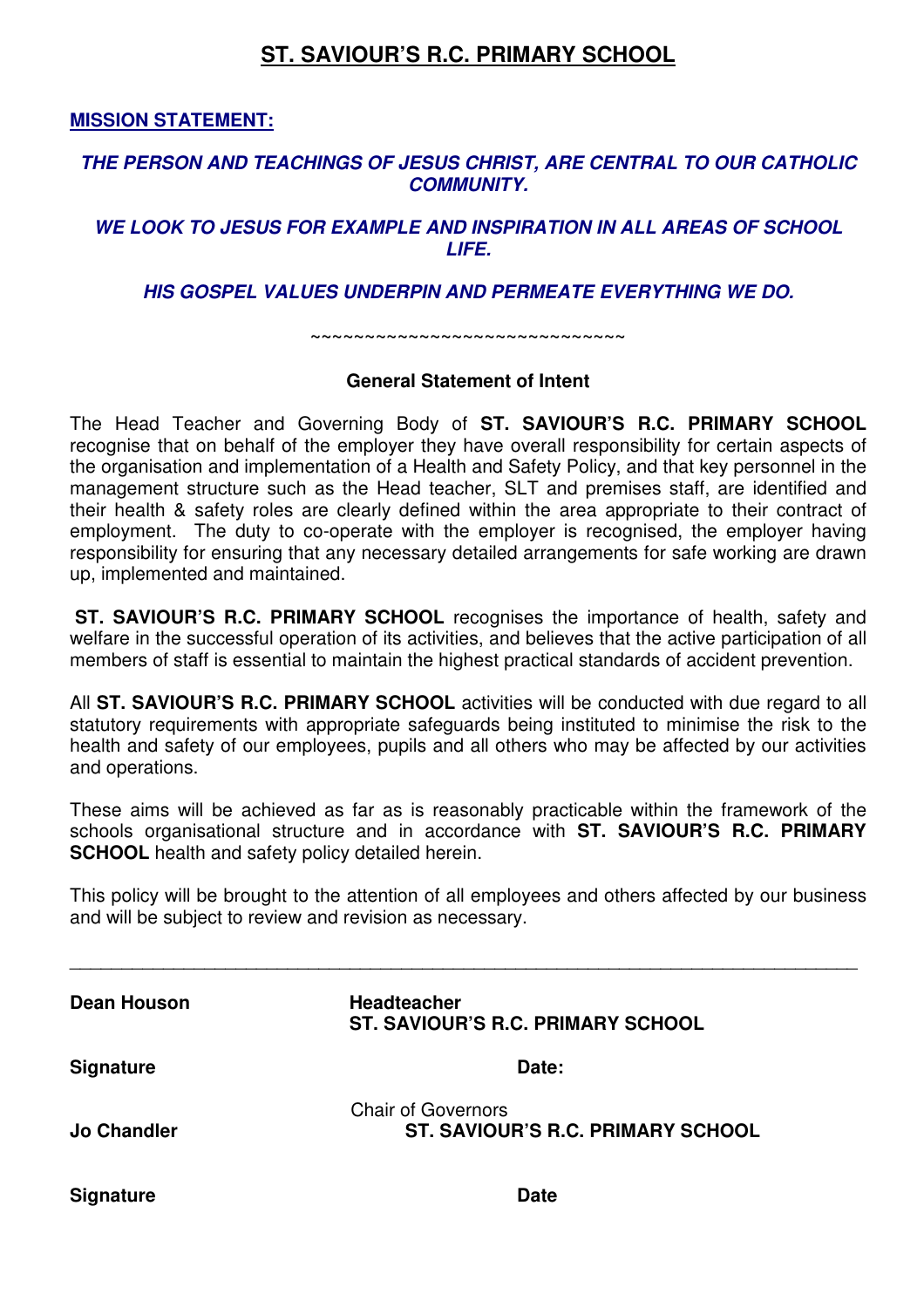# **AIMS & OBJECTIVES**

- To promote high standards of safety, health and welfare in compliance with the Health & Safety at Work Act 1974, and other statutory instruments and approved codes of practice.
- Ensure that places and methods of work are safe and healthy through the arrangements set out in this document and other procedures that are adopted from time to time as appropriate to changing circumstances.
- Ensure all its operations shall be conducted in such a manner as to ensure, as far as reasonably practicable, the health, safety and welfare of all employees, pupils and any other persons who may be affected by its activities, including contractors, visitors and members of the public.
- Ensure adequate training, instruction, supervision and information is given to all employees in order that they may work in safety insofar as is reasonable and practicable.
- Ensure a safe and healthy working environment for all personnel and that there are Sufficient facilities and arrangements for their welfare.
- Ensure that awareness with regard to all aspects of safety is fostered by all personnel.
- Ensure personnel are aware of their responsibility to take any steps necessary in order that the health and safety of both themselves and others may be safeguarded, and to co-operate in all aspects with regard to safety.
- Ensure that full and effective consultation on all matters is encouraged.
- Standard method statements and safe working practices shall be developed and adopted for all activities for which significant hazards and levels of risk have been identified. Any such measures shall be conveyed to those members of staff and/or pupils who may be affected, to ensure that they are aware of such hazards and risks and the operational procedures and precautions to be observed in relation to the task, in order that the risk shall be minimised and controlled.
- In order to meet these objectives the Governing Body, through the Headteacher will ensure that adequate resources are made available for the provision of health, safety and welfare within the workplace, including the provision and maintenance of plant and equipment, systems of work, and a workplace and environment which are safe and without risks to health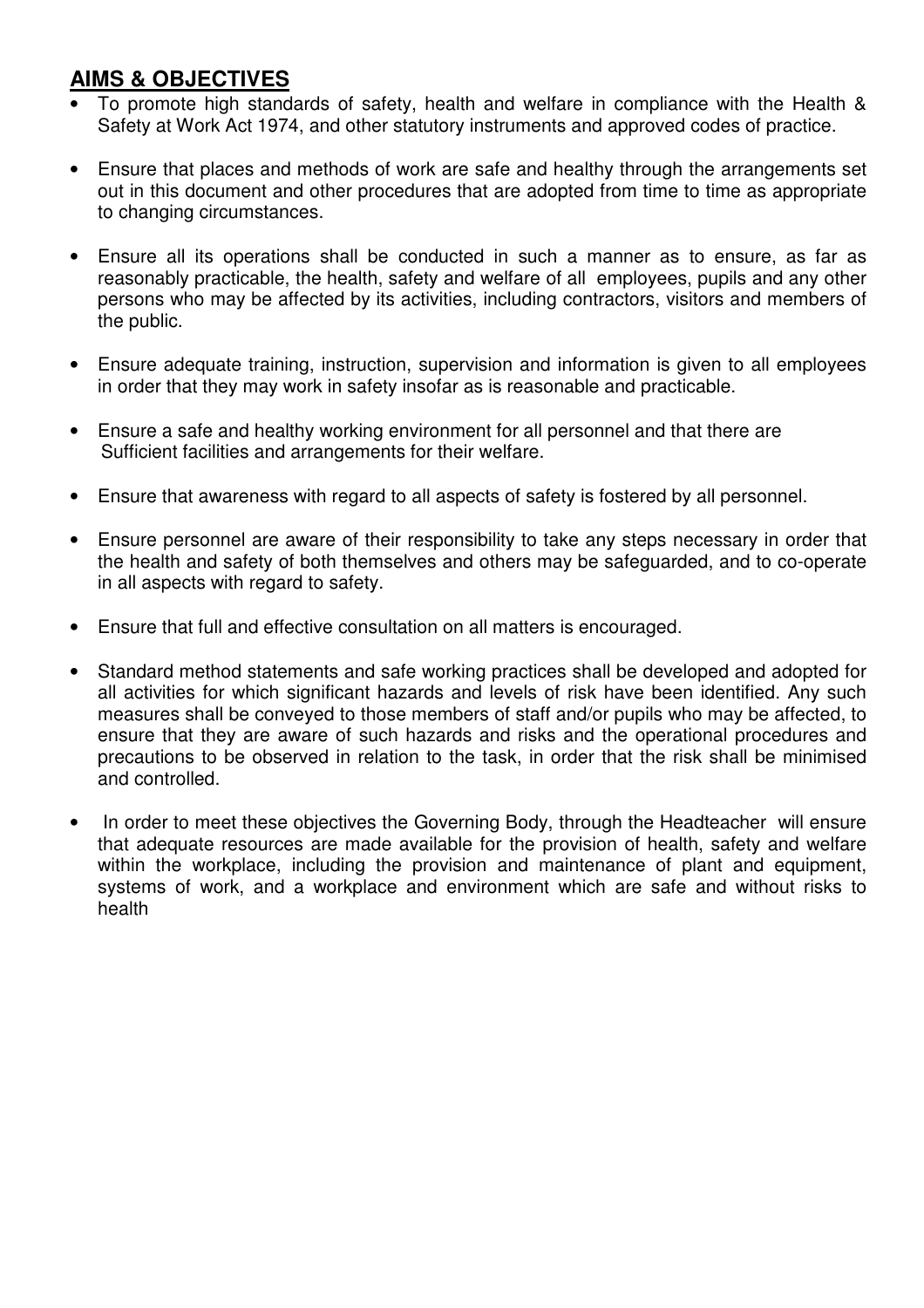# **ROLES & RESPONSIBILITIES**

# **Governing Body**

- The Governing Body is ultimately responsible for the School's Health & Safety Policy being produced, implemented and reviewed, but may delegate day to day responsibilities to the Headteacher.
- The Governors will review the school Safety Policy biannually during the autumn term and make revisions and additions as they consider appropriate.
- All such revisions will be made in consultation with the appointed Safety Representatives and brought to the attention of staff.
- Governors will assist the Headteacher in implementing and maintaining this policy and the arrangements, which give practical effect to the General Statement of Intent.
- The Governing Body is responsible for payment of: fixtures, fittings, servicing of portable equipment and most internal maintenances.
- **They will ensure, so far as is reasonably practicable, that the above mentioned remain** safe, without risk to health.
- **The Governors will ensure that staff with delegated health and safety responsibilities are** given sufficient information, instruction, training and facilities needed to meet these responsibilities.
- **When requested by two or more Safety Representatives the Governors will set up a** School Health & Safety Committee in accordance with the Health & Safety at Work Act 1974 and the Safety Representatives and Safety Committee Regulations 1977.
- The Governors will report to the Education Department those health, safety and welfare matters which are outside the Governors' executive authority and which have not already been reported by the Headteacher. They will, however, ensure that the Headteacher has taken all necessary short-term action to avoid danger pending rectification.
- **The Governors will ensure that health and safety matters are considered when assessing** budgetary requirements which they control.

# **Headteacher's Responsibilities**

The Headteacher is responsible for the implementation of the schools **health** and safety policy and for ensuring that the school fulfils its statutory obligations with respect to the health, safety and welfare of all employees, pupils and others.

In order to fulfil these responsibilities he will:

- **Bring the contents of this policy and associated documentation to the notice of all** members of staff and make arrangements for the regular review and monitoring of this policy, and the arrangements and procedures contained herein, including regular audits and inspections.
- Ensure that adequate resources, financial and otherwise, are made available for the provision and maintenance of health, safety and welfare within the school.
- Appoint responsible persons to co-ordinate the actions of staff and pupils in the event of a fire.
- Ensure that suitable arrangements are in place and adequate equipment made available for dealing with emergencies (e.g. fire and first aid ) have been appointed and their identities made known to all other staff and pupils.
- **IDENTIFY** and make arrangements for training all staff, including induction of new employees and where necessary, retraining of existing staff with respect to health and safety as and when the need arises.
- Consult with safety representatives, members of staff and others, where necessary on matters of implementation and review of this policy and any procedures contained herein.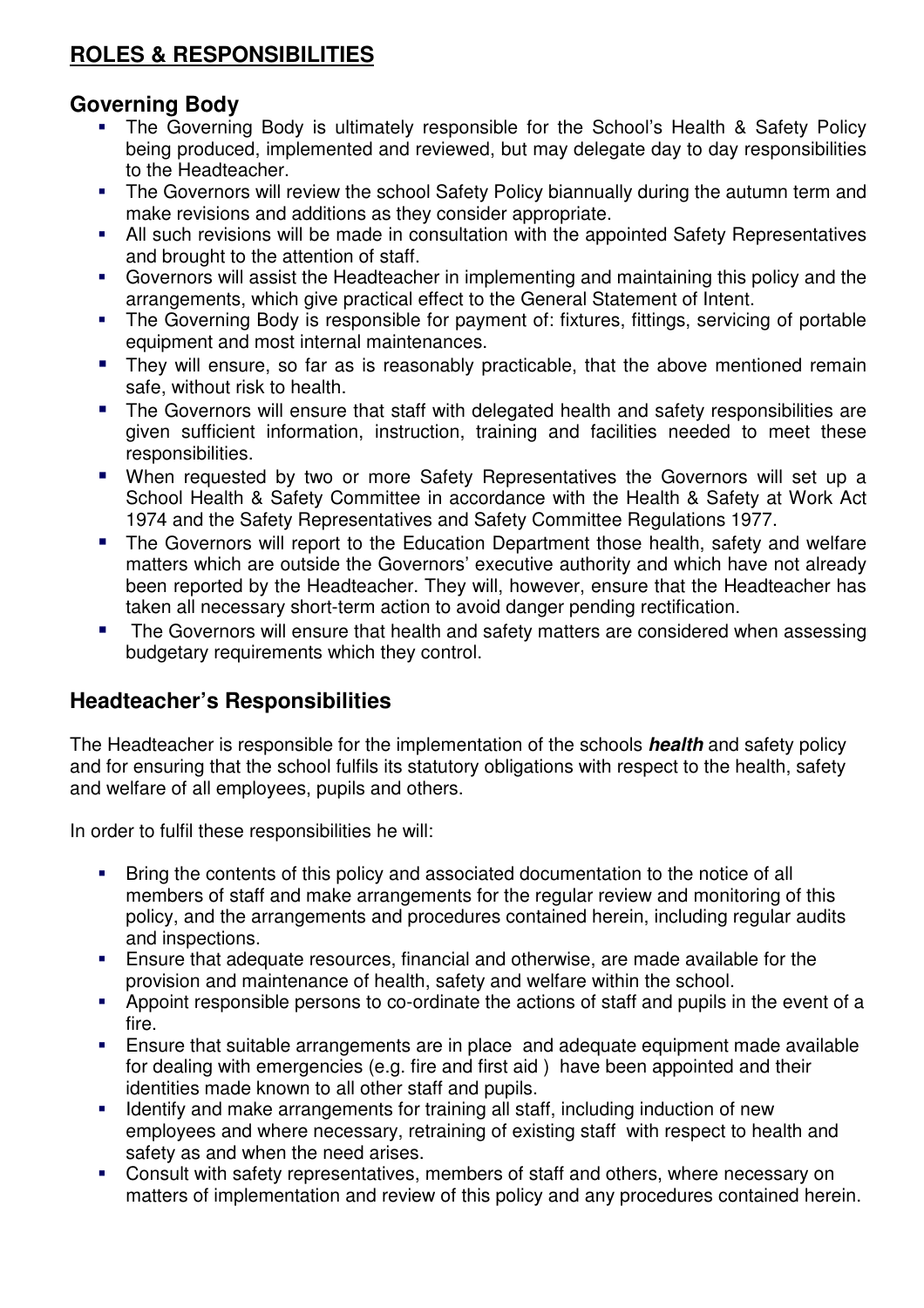- Appoint a person(s), or as the case may be, make full use of the services of the person(s) so appointed by the school and governors, competent to assist and advise on matters relating to statutory obligations under health and safety legislation as required by the provision of regulation (6) of the Management of Health and Safety at Work Regulations 1992.
- Take responsibility for the reporting of any accidents or incidents under the RIDDOR Regulations 2013 (Reporting of Injuries, Diseases and Dangerous Occurrences Regulations).
- Report and investigate all accidents, injuries and 'near misses', in accordance with school procedures.
- Ensure that all manufacturers and suppliers provide information on any dangerous substances and hazardous processes used on the school site and that this information is made available to all users and persons exposed to the hazard.
- Designate and monitor the performance of staff with responsibility for supervision, training and the day to day implementation of this safety policy and the procedures contained herein.

# **Employees**

All Staff have a duty to:

- Take care of themselves and others and not to misuse or interfere with anything provided in the interest of Health & Safety.
- **Report defects and shortfalls promptly to the Headteacher.**
- Attend briefings and courses as appropriate.
- Be aware of fire safety, fire drill procedures and the procedures for dealing with a bomb warning.
- **Ensure safe use of tools and equipment paying particular attention to correct use of** electrical equipment including switching off and unplugging after use.
- Be aware of dangers inherent in some substances, the location of risk assessment information and their contents.
- **Ensure that accidents are recorded in the accident book.**
- **Ensure that all pupils under their supervision, work in a safe and responsible manor and** are fully aware of all the necessary procedures and precautions.
- To co-operate in the operation of this policy by not interfering with or misusing equipment that has been provided in the interests of health and safety. Wear any personal protective equipment (PPE) issued to them and not misuse it in any way.
- Reporting any incident that has led, or could have led, to damage or injury to their line manager.
- Assist in any investigation with regard to accidents, dangerous occurrences or nearmisses

# **Premises Manager**

The Premises Manager is responsible:

- For the implementation and operation of the school's health & safety policy with regards to the fabric of the building and all statutory maintenance checks.
- For making recommendations to the Headteacher, School Business Manager and the Governing Body regarding any defects in the premises, its plant, equipment and facilities which relate to or may affect the health of staff, pupils and others.
- For fire safety including coordinating half termly fire drills, weekly call point tests, escape routes, maintenance of system, checking of fire safety equipment and elimination of potential fire risks.
- For keeping their training up to date, especially areas with statutory requirements (Legionella and asbestos training – every three years).
- Ensuring that safe procedures are laid down and used when work of a potentially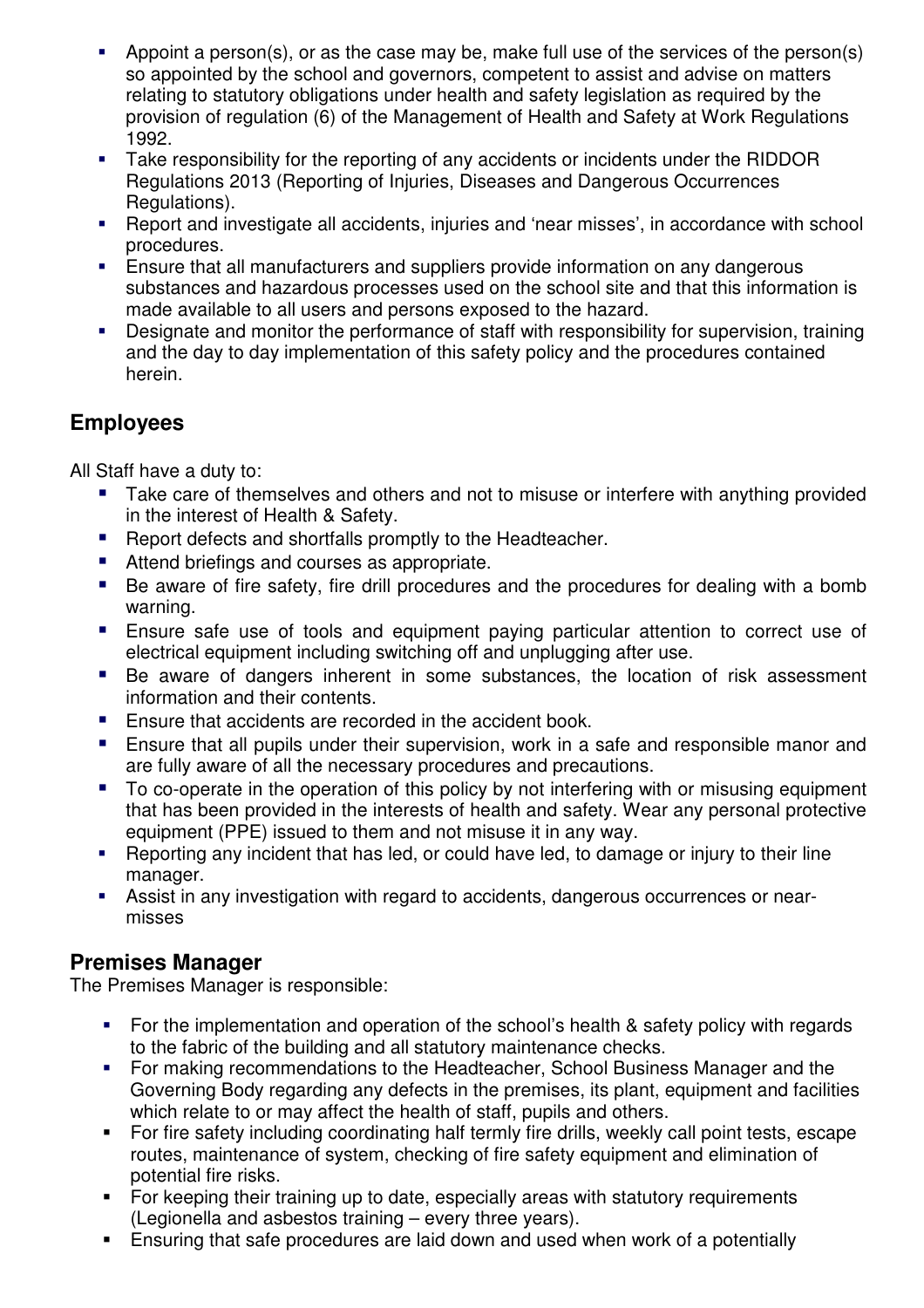hazardous nature is being undertaken by themselves or others working under their direction. This includes such things as working at heights, on steps, ladders or scaffolds.

- **Ensuring that all escape routes from the buildings are free from obstructions to enable** safe evacuation of staff and pupils.
- Ensure that playground exits/entrances are padlocked closed after registration in the morning and to ensure that they are unlocked again ready for the end of the school day at 15.30pm.

# **School Business Manager**

The school's business manager will be responsible for –

- Act as the school's Health & Safety Co-ordinator and Fire Officer.
- Plan, instigate and maintain records of fire practices and alarm tests.
- Ensure the school's written health & safety policy statement is clearly communicated and available to all people
- Ensure the health & safety policy is implemented at all times, put into practice and is subject to review and assessment at regular intervals or as situations change
- Enable regular consultation with people on health and safety issues
- Ensure systems are in place to enable the identification of hazards and risk assessments
- Ensure systems are in place for effective monitoring, measuring and reporting of health and safety issues to the Senior Team, Governors and where appropriate the Health & Safety Executive
- Ensure the maximum level of security consistent with the ethos of the school

# **Pupils**

Pupils will be instructed at assemblies and in class about the importance of behaving in a safe way. They will be instructed about any risks that may arise in the school for example if contractors are on site.

# **Contractors**

It is the responsibility of contractors and their employees to read and comply with the School's Health and Safety Policy. Where contractors are employed they must be vetted for suitability of the task and meet the relevant criteria.

All Contractors must be presented with the school's Asbestos Register (held in the Premises Office) prior to commencing any intrusive works so that they are forewarned of any asbestos that may have been identified.

All contractors will sign a copy of the "Contractors Code of Conduct "held by Premises Manager

# **See Managing Contractors Policy.**

# **Union Health and Safety Representative(s)**

The Healthy and Safety at Work .Act 1974 states provision is made for the appointment of Union Health & Safety Representatives. It is the function of the Health & Safety Representatives to make such proposals as they see fit with regard to ways of achieving improvements in health and safety. The school has a Premises Manager who will oversee aspects of health and safety within their remit alongside appointed voluntary Health and Safety Representatives – possibly one from the teaching staff and one from the non-teaching staff.

The functions of the Union Health and Safety Representatives are:

• to report potential hazards and to take remedial action if competent to do so;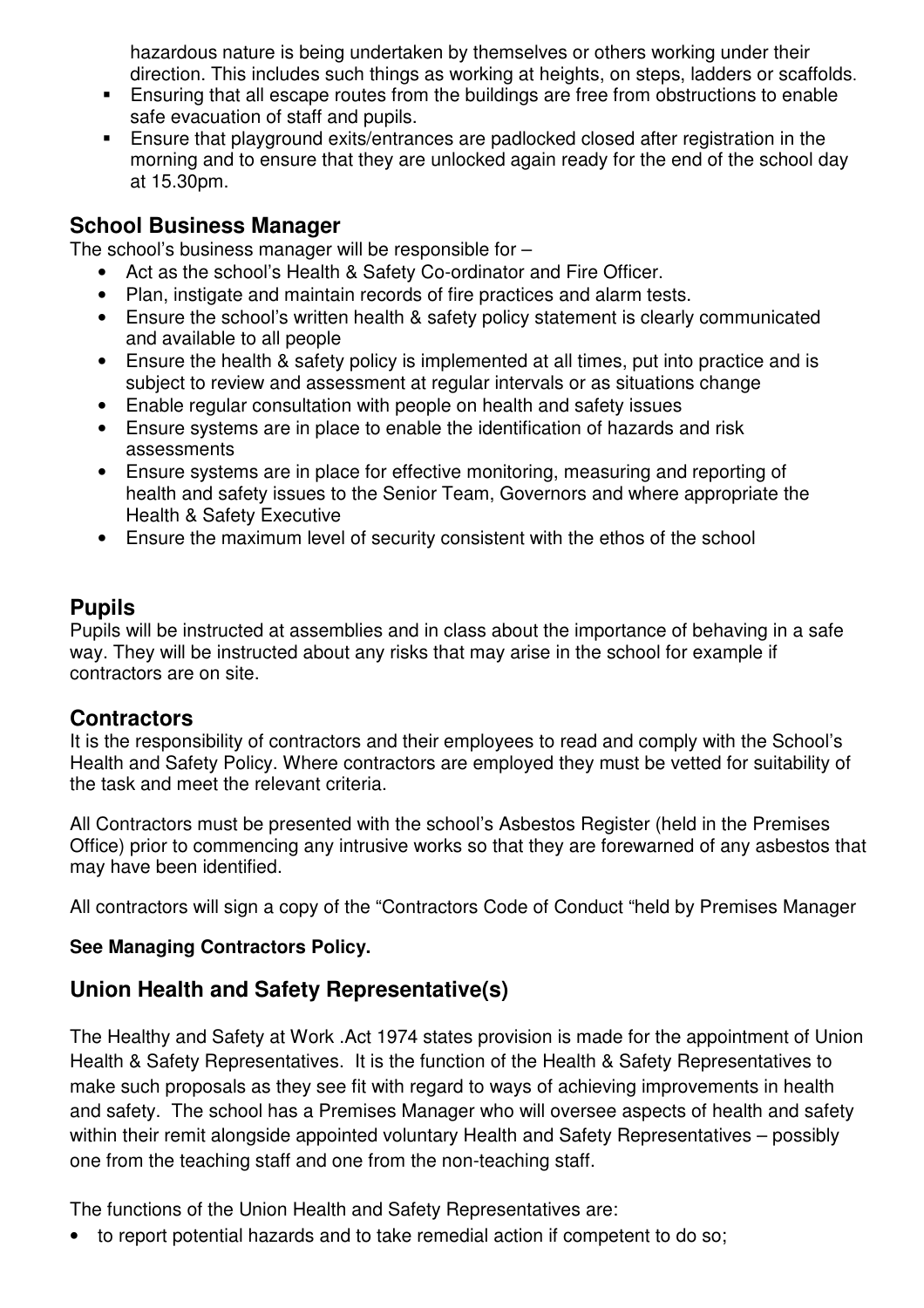- to examine causes of any accidents that occur in the workplace and suggest remedial action;
- to ensure than any such accidents are reported using the appropriate form;
- to investigate any complaints relating to health, safety and welfare at work;
- to consult with Lewisham Council with regards to the above and other queries affecting health and safety in the workplace;
- to be offered involvement in the inspection process of the school premises;
- to be offered to attend meetings of Health and Safety Committees;
- to disseminate information to their union members keeping them up-to-date with any new health and safety initiatives;
- to raise health and safety issues at Staff Meetings;to monitor that written risk assessments are readily available to staff and to monitor compliance;
- •

# **First Aiders**

- Qualified first aiders are always available on site to assist any children that require first aid assistance.
- Staff assisting with first aid are to wear disposable gloves at all times.
- Any hazardous waste is be disposed of in the correct bins provided.
- All children that receive first aid are given a first aid slip and parents are notified of the circumstances surrounding the accident

# **Fire Marshall's**

- Fire Marshall's have been implemented to ensure efficient and safe evacuation takes place during an emergency evacuation.
- An up to date list of all staff trained in fire safety awareness will be displayed in reception foyer & in the school office. This will include the level of training they have received and the expiry date.
- Fire Marshall's will receive fire safety awareness training.
- Fire Marshall's will report any findings or concerns to the schools fire controller (premises manager).
- **Each fire Marshall will be responsible for sweeping a delegated part of the school** premises.

# **Information, Training, Consultation & Implementation**

# **Staff Information**

- New staff will be given a copy of the Health & Safety policy & procedures and asked to sign to say they have read and understood their delegated roles and responsibilities
- Changes or new procedures will be given to all employees as relevant and their signature obtained for the information log.
- Key health & safety information will also be included in the staff handbook.
- New employees will be given a site tour and information at induction.

# **Health and safety information for pupils, visitors and contractors.**

- Information for pupils will be given at assemblies and in certain lessons as required
- Information for parents can be found on the school website & through letters and newsletters
- Information for visitors will be given verbally on signing in
- Information for contractors will be provided using relevant documentation by the relevant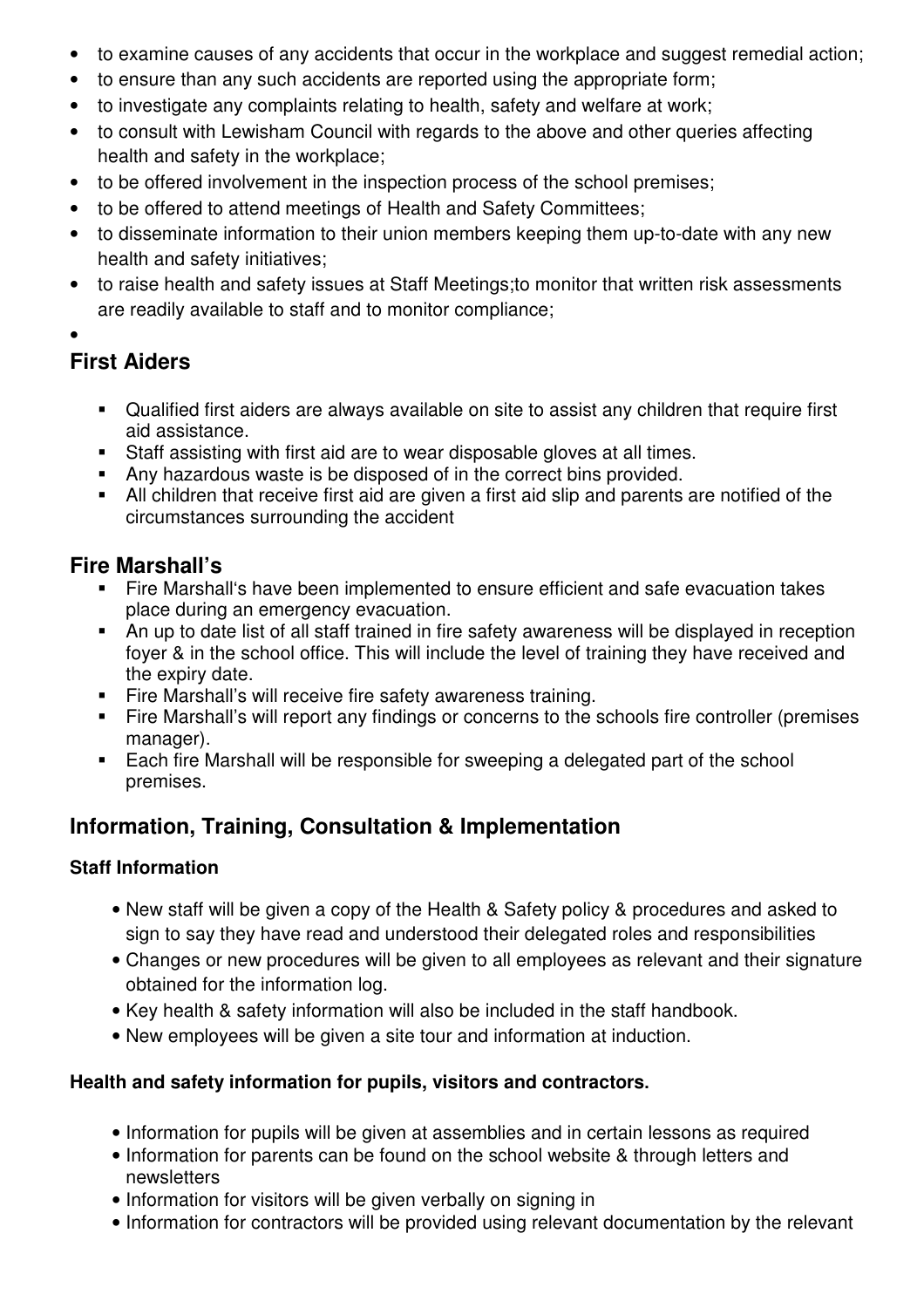person at the time of agreeing works, verbally and on signing in.

# **Staff Consultation**

Staff will be consulted and asked for their input on the Health & Safety policy by Head Teacher

- Health and safety will be a standing agenda item for staff meetings
- A formalised biannual review of the policy will be undertaken and staff asked for their input.
- Staff will be encouraged to report any H&S concerns to the School Business Manager or the Premises Manager
- Copies of up to date H&S policy and copies of all risk assessments and policies will be kept electronically with the head teacher and hard copies in the school office for review by staff whenever required.

# **Health & Safety Assistance**

Health and Safety Consultants are appointed to be the competent person as required by the Management of Health and Safety at Work Regulations 1999 and are responsible for providing the health and safety assistance as and when requested. The School obtains support and assistance from the Health and Safety Unit at the LB of Lewisham and is also additionally supported by CMF Health and Safety Services.

# **Staff Training & Competencies**

Staff competencies will be assessed as part of the performance management process and additional training (to the levels recommended by the London Borough of Lewisham) organised as required:

| Staff $/$                     |                                                                     |  |  |  |  |
|-------------------------------|---------------------------------------------------------------------|--|--|--|--|
|                               | <b>Training and Competencies</b>                                    |  |  |  |  |
| <b>Governor/Consultant</b>    |                                                                     |  |  |  |  |
| <b>Governors</b>              | Health & Safety Awareness Training for Governors                    |  |  |  |  |
|                               |                                                                     |  |  |  |  |
| <b>Headteacher and</b>        | Health and Safety Seminar, Asbestos, Legionella, Fire               |  |  |  |  |
| <b>Deputy Headteacher</b>     |                                                                     |  |  |  |  |
| <b>Health &amp; Safety</b>    | Health & Safety Training – Minimum of Graduate Member of            |  |  |  |  |
| <b>Consultant</b>             | IOSH or working towards                                             |  |  |  |  |
| <b>Educational Visits Co-</b> | Risk Assessments and Educational Visits Co-ordinator                |  |  |  |  |
| coordinator                   |                                                                     |  |  |  |  |
| <b>Premises Manager</b>       | Asbestos Awareness, Working at Heights Awareness, Manual            |  |  |  |  |
|                               | Handling (Objects), COSHH Awareness Managing Chemicals,             |  |  |  |  |
|                               | Managing Contractors, Fire Safety Awareness, Full First Aid at      |  |  |  |  |
|                               | Work, Emergency First Aid, Premises Conference, Legionella          |  |  |  |  |
|                               | Awareness, Risk Assessments.                                        |  |  |  |  |
|                               |                                                                     |  |  |  |  |
| <b>School Business</b>        | DSE (Display Screen Equipment) Awareness, Health and Safety         |  |  |  |  |
| <b>Manager</b>                | Responsibilities at School Events, H & S Conference, Risk           |  |  |  |  |
|                               | <b>Assessment Training</b>                                          |  |  |  |  |
| <b>First Aiders</b>           | Paediatric, Full First Aid, Emergency First Aid, Epi – pen training |  |  |  |  |
|                               |                                                                     |  |  |  |  |
| <b>Fire Marshals</b>          | Fire Safety Awareness, use of extinguishers                         |  |  |  |  |
| <b>PE Co-ordinator</b>        | <b>Risk Assessment Training</b>                                     |  |  |  |  |

## **The Supervision of Pupils**

The Governing Body & Headteacher are responsible for -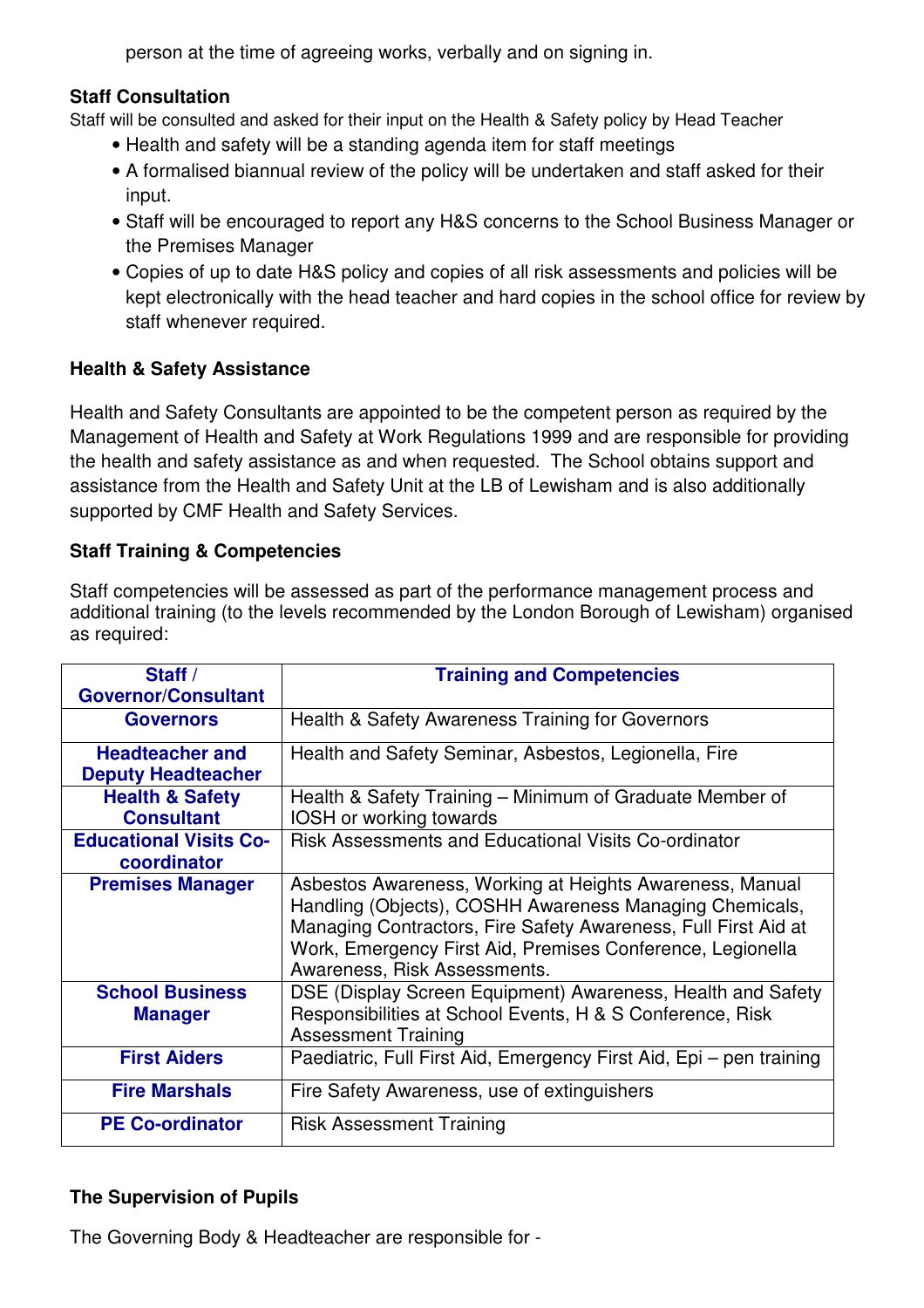- The internal organization, management and control of the school and to deploy and manage the teaching and non- teaching staff.
- ensuring appropriate behaviour at all times during the school day (including mid-day break) when pupils are present on the school premises and whenever pupils are engaged in authorised school activities – whether on the school premises or elsewhere
- maintaining a reasonable system of supervision for all pupils who are on any part of the school premises or for whom the school has accepted responsibility
- with senior management, checking that these scheduled duties are carried out

Parents will be made aware of supervision procedures and policies when their child enters the school and all the relevant information is available on the school website. Any changes in policy and procedures will be altered accordingly with parents informed through regular School Newsletters, Governors' Report etc.

# **See Supervision of Pupils Policy**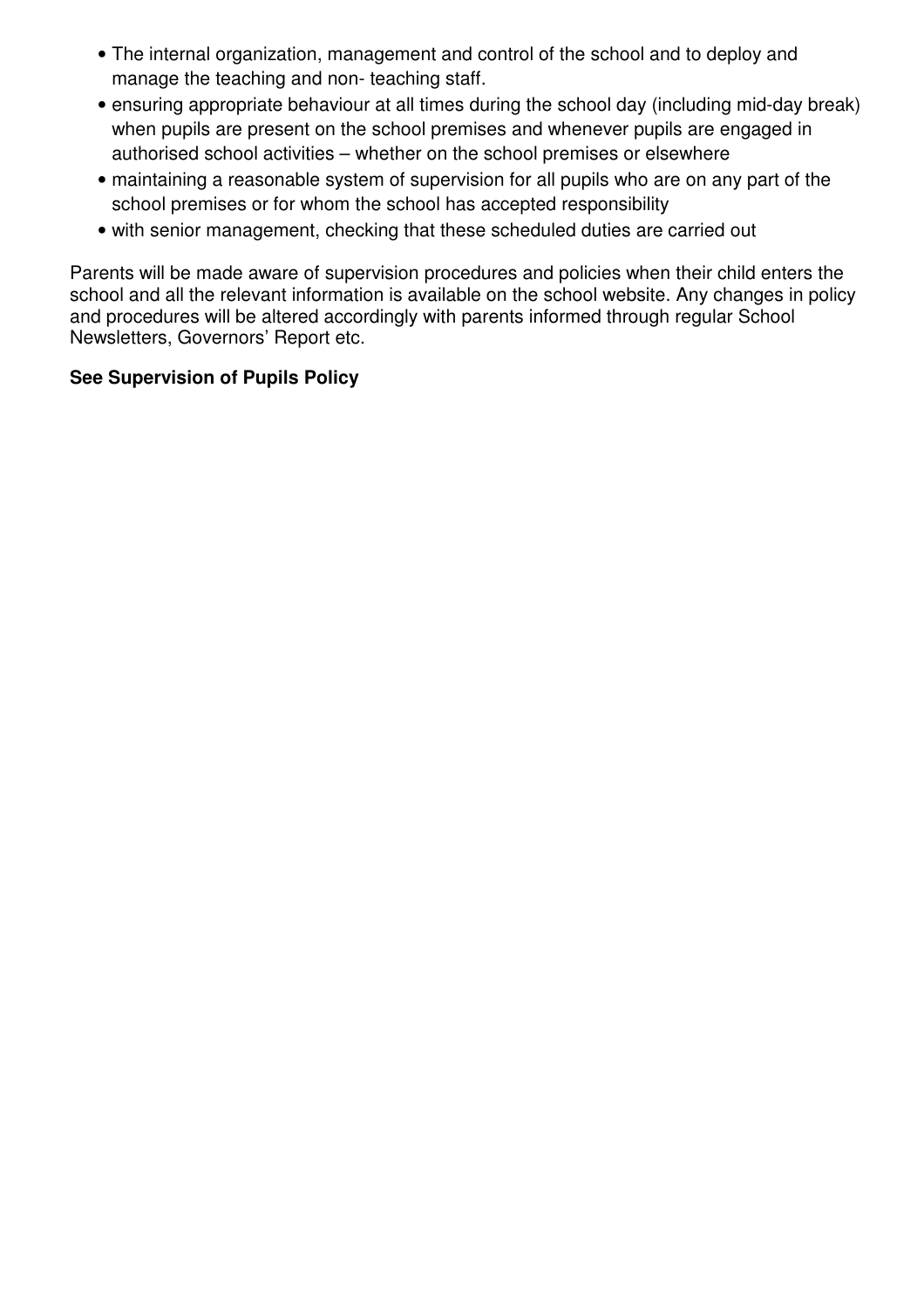| <b>Health &amp; Safety Arrangements</b>    |      |                                       |      |  |  |
|--------------------------------------------|------|---------------------------------------|------|--|--|
| <b>Area</b>                                | Page | <b>Area</b>                           | Page |  |  |
| <b>Site Specific</b>                       |      | <b>Welfare</b>                        |      |  |  |
| <b>Asbestos</b>                            |      | <b>Accident / Incident Reporting</b>  |      |  |  |
| Electricity                                |      | <b>First Aid</b>                      |      |  |  |
| Fire & Evacuation                          |      | <b>Infectious Diseases</b>            |      |  |  |
| Gas                                        |      | <b>Medications</b>                    |      |  |  |
| Glazing                                    |      | <b>Pregnant &amp; New Mothers</b>     |      |  |  |
| Housekeeping                               |      | Smoking & Alcohol                     |      |  |  |
| Inspections                                |      | <b>Stress</b>                         |      |  |  |
| Lettings                                   |      | Violence & Aggression                 |      |  |  |
| Lifts                                      |      |                                       |      |  |  |
| <b>Physical Education (PE)</b>             |      | <b>Job Specific</b>                   |      |  |  |
| <b>Play Equipment</b>                      |      | <b>Banking</b>                        |      |  |  |
| Playgrounds                                |      | <b>Display Screen Equipment</b>       |      |  |  |
| <b>Security</b>                            |      | <b>Driving</b>                        |      |  |  |
| Waste                                      |      | <b>Home Visits</b>                    |      |  |  |
| <b>Water Management</b>                    |      | Lone Working                          |      |  |  |
|                                            |      | <b>Manual Handling</b>                |      |  |  |
| <b>Hazardous Substances</b>                |      | <b>Personal Protective Equipment</b>  |      |  |  |
| Petrol & Diesel                            |      | <b>Tools &amp; Work Equipment</b>     |      |  |  |
| <b>Chemicals</b>                           |      | <b>Working at Height</b>              |      |  |  |
|                                            |      |                                       |      |  |  |
| <b>Imported Risks</b>                      |      | <b>Risk Assessment</b>                |      |  |  |
| Contractors                                |      | Methodology                           |      |  |  |
| <b>Educational Visits</b>                  |      | <b>List of Risk Assessments</b>       |      |  |  |
| Events                                     |      | Areas of Responsibility               |      |  |  |
| <b>Procurement of Staff &amp; Services</b> |      |                                       |      |  |  |
|                                            |      |                                       |      |  |  |
|                                            |      |                                       |      |  |  |
|                                            |      | <b>Appendices</b>                     |      |  |  |
|                                            |      | <b>First Aid Staff List</b>           |      |  |  |
|                                            |      | <b>Fire Marshall List</b>             |      |  |  |
|                                            |      | List of staff with H&S Duties         |      |  |  |
|                                            |      | <b>Medications Consent Form</b>       |      |  |  |
|                                            |      | <b>Administered Medication Record</b> |      |  |  |
|                                            |      | <b>DSE Self Assessment</b>            |      |  |  |
|                                            |      | <b>Risk Assessment List</b>           |      |  |  |
|                                            |      | <b>PEEP</b>                           |      |  |  |
|                                            |      |                                       |      |  |  |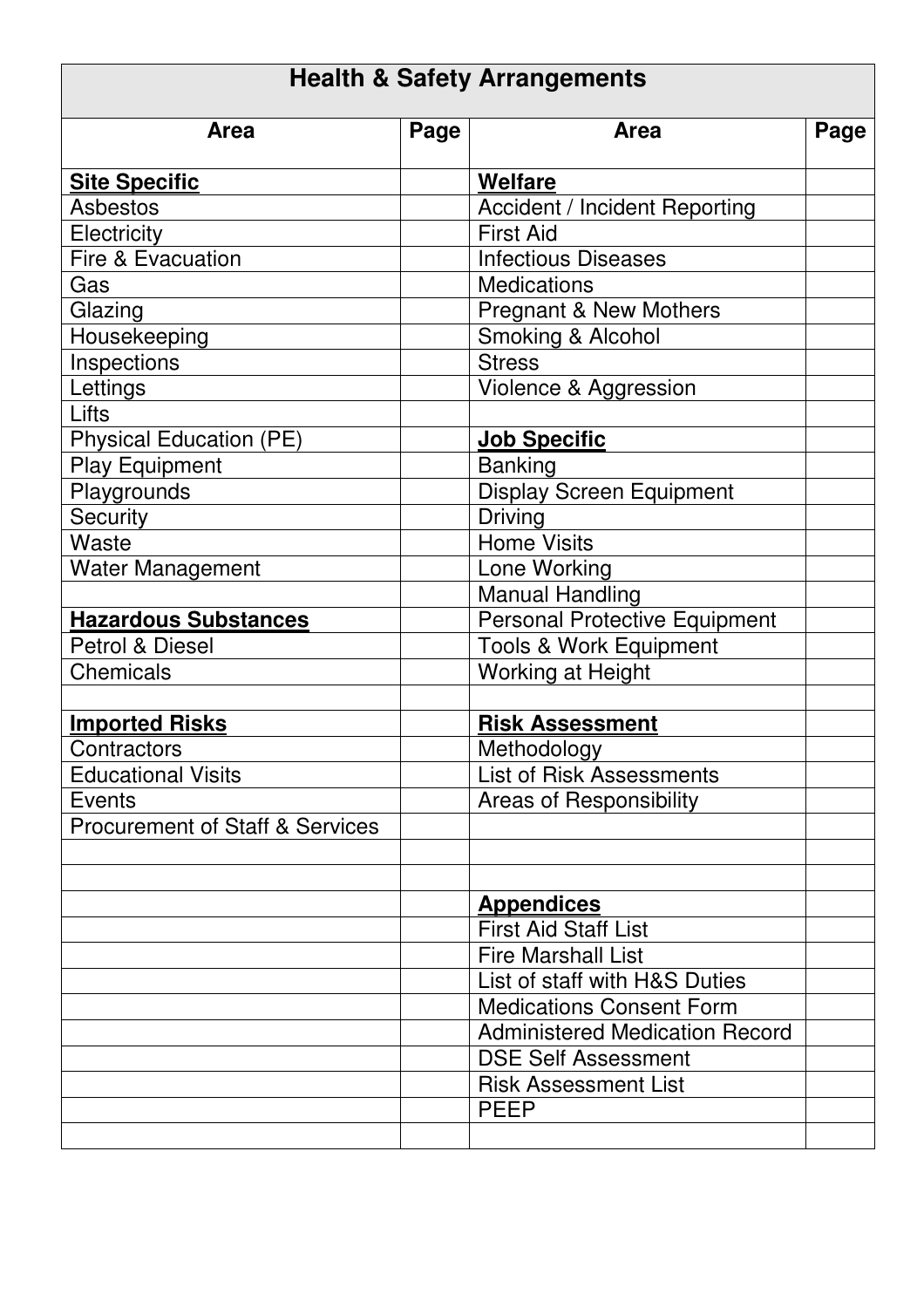# **SITE SPECIFIC**

#### **Asbestos Management**

The Premises Manager has designated responsibility for making regular inspections of areas known to contain asbestos. He will check for signs of physical disturbance and organise annual inspections by an approved contractor. In the event of suspected disturbance, the Premises Manager will immediately bring this to the attention of the Headteacher who will take responsibility for deciding the next steps. This may/ will involve –

- Physically restricting access to the area including if necessary making a door air tight by sealing with tape.
- Notifying Lewisham Council's Estates Management Unit and LBL Schools H&S Advisor.
- Providing an area to remove potentially contaminated clothing for disposal as hazardous waste.
- Possible evacuation and closure of the school whilst an emergency call-out is arranged by an approved contractor and area made safe.

On confirmation of asbestos release and exposure, the school will complete a RIDDOR for the HSE. No intrusive work can take place without consulting the asbestos register prior to commencing work and adhering to Lewisham Council's Estates Management Unit's Asbestos Management Policy (VERSION 7.0).

#### **See the Asbestos Management Policy.**

#### **Electricity**

Under no circumstances are staff permitted to bring into school their own electrical equipment without prior consent from the Premises Manager.

An approved contractor will carry out hard wire electrical testing, every 5 years as per the statutory guidelines. The Premises Manager has been designated to take responsibility for arranging this. Any failures will be addressed and an action plan implemented.

All portable or moveable electrical equipment has a British Standard Kite Mark and is tested annually (Portable Appliance Testing - PAT) by a competent person. Any items failing the test are disposed or repaired immediately.

Only authorised and fully qualified personnel are to install, repair or attempt to repair electrical equipment.

Staff should visually inspect all electrical equipment prior to use.

Staff should make sure all electrical equipment is switched off before going home.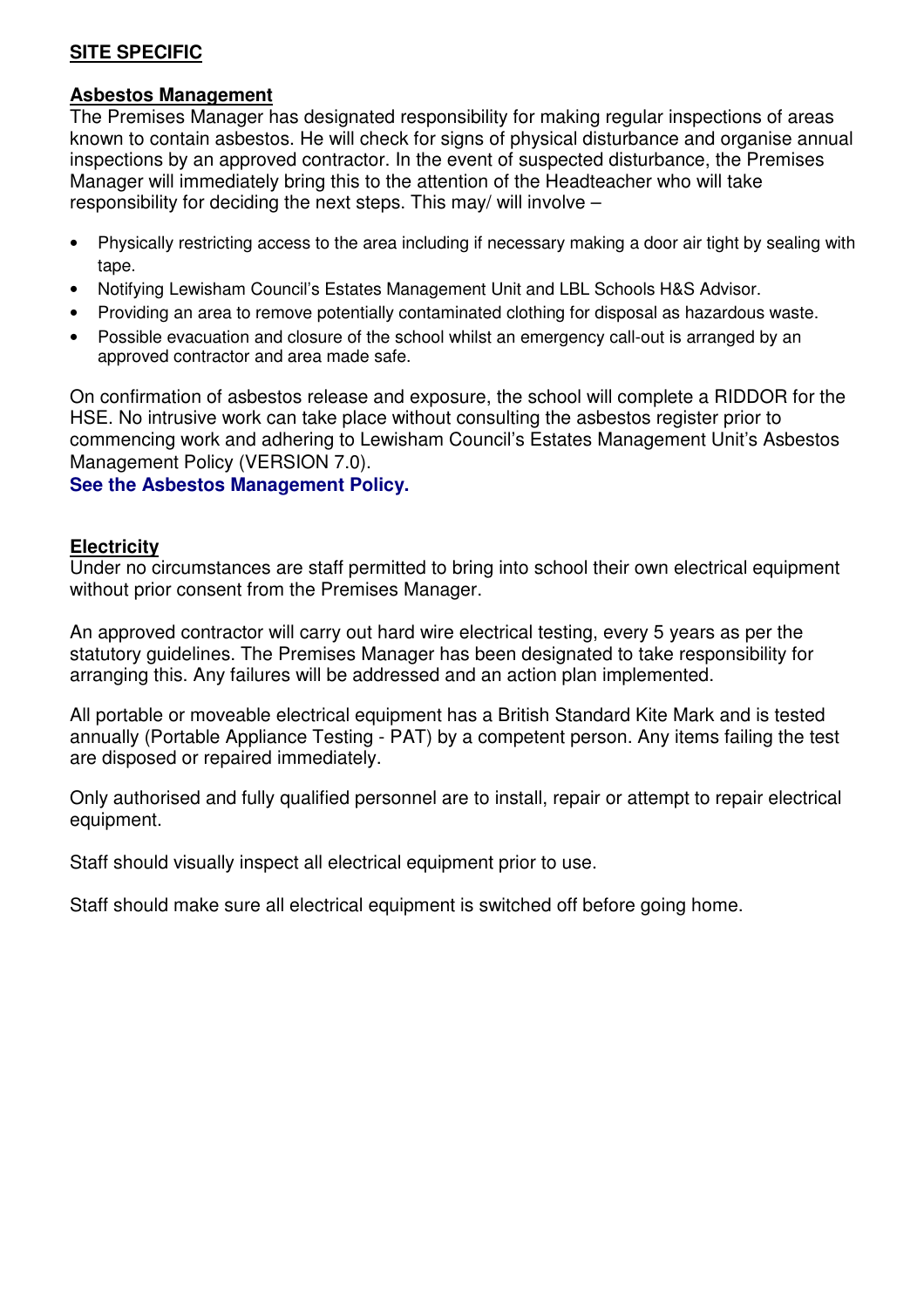# **Fire & Evacuation**

As the person delegated with day-to-day running of the school the Headteacher is deemed as the "Responsible Person" under current fire safety legislation.

The main duties of the Responsible Person in relation to fire safety are:

- to ensure a fire risk assessment is completed by a competent person annually or sooner if required
- to identify the provision of adequate training for those appointed as Evacuation Marshals and fire extinguisher training where necessary
- to arrange for any necessary contacts with external emergency services
- To provide adequate emergency escape facilities.
- To ensure that those who visit the site that require assistance during emergency evacuation have a Personal Emergency Evacuation Plan (PEEP).

An emergency plan to evacuate the site has been created, providing for calling the fire service and allocating individuals who are responsible for supervising, controlling and putting into effect the plan.

Fire evacuation drills must be completed once a term and the results recorded in the Fire Log e.g. time to evacuate, call point activated and any issues highlighted. This may need to be more frequent if there are changes to the site e.g. change of assembly point due to planned construction work.

All staff should receive training in fire safety awareness, including the risks of fire and the action to be taken in the event of fire, including instruction appropriate to their responsibilities during emergency evacuation.

Records are kept in the Premises Manager's Fire Book. **See Fire Evacuation Procedure** 

## **Gas**

All gas appliances (boilers, kitchen equipment etc.) will be annually maintained and serviced by Gas Safe Registered Engineers. The Premises Manager will be responsible for ensuring regular servicing and any maintenance issues are adequately addressed.

## **Glazing**

Any replacement glass or new glass installation should be undertaken using the current standards. Reputable contractors employed to install the glass. Considerations must be undertaken when replacing / installing glass.

## **See Glazing Procedure**

#### **Housekeeping**

Slips, trips and falls are the largest cause of accidents in schools. Tidiness, cleanliness and efficiency are essential factors in the promotion of health and safety.

Accidents can be prevented, by following the guidelines listed below –

- Keep corridors and passageways unobstructed.
- Ensure shelves in storerooms are stacked neatly and not overloaded.
- Keep floors clean and spillages cleaned up immediately.
- Do not obstruct emergency exits.
- Keep electrical cables neat and tidy.
- Reporting any hazards immediately to Premises Manager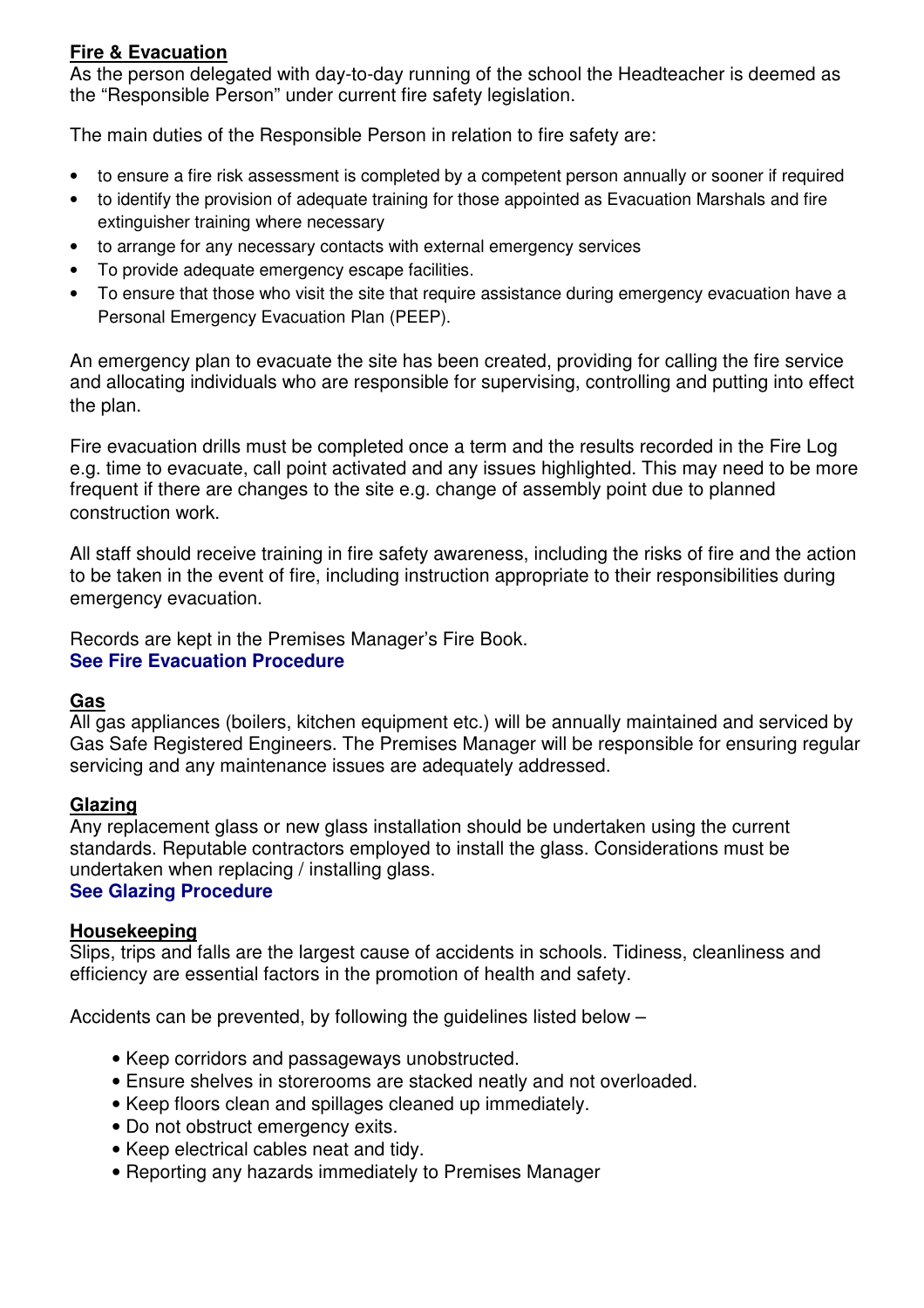## **Inspections**

Site inspections (internal and external) will be undertaken on the following basis. The Premises Manager will maintain a record of all inspections. (Other than daily visual)

| <b>Staff/Governor/Consultant</b>      | <b>Frequency</b> |  |
|---------------------------------------|------------------|--|
| <b>Premises Manager</b>               | Daily (visual).  |  |
| Headteacher                           | <b>Termly</b>    |  |
| <b>Headteacher and SBM</b>            | <b>Termly</b>    |  |
| <b>Health &amp; Safety Governor</b>   | Annually         |  |
| <b>Health &amp; Safety Consultant</b> | Twice a year     |  |

#### **Lettings**

The school does not currently allow the school to be hired out to external providers

#### **Lifts**

Both the stair riser and platform lifts are inspected by a competent engineer and Lewisham Council Insurers on a six monthly basis.

The lifts are inspected and recorded by the Premises Manager on a monthly basis.

The lifts are operated by a key and only accessed by authorised persons.

THE SCHOOL WILL TAKE THE LIFTS OUT OF USE WHEN THERE ARE NO PUPILS WITH MOBILITY ISSUES IN THE SCHOOL. THE LIFTS WILL BE SERVICED PRIOR TO THEM BEING BROUGHT BACK INTO SERVICE IF NEEDED.

#### **Physical Education (PE)**

All PE equipment will be formally inspected by a competent contractor on an annual basis and undergo any necessary maintenance.

All staff managing any PE activities must visually inspect the equipment prior to use and will restrict access awaiting removal if found to be faulty or damaged.

All PE activities will be risk assessed prior to them taking place. This includes indoor and out door lessons.

Pupils will receive induction at the beginning of the school year on how to use any PE equipment. The induction may include moving and storage of the equipment if the pupils are physically able and competent. **See PE Procedure** 

#### **Play Equipment**

The Premises Manager will inspect the playgrounds on a daily basis. All defective equipment must be reported immediately to the Premises Manager. The play equipment concerned must be immediately withdrawn and a decision made as to whether it should be repaired or destroyed.

A competent contractor will be employed to undertake an inspection and maintenance on all outdoor play equipment annually.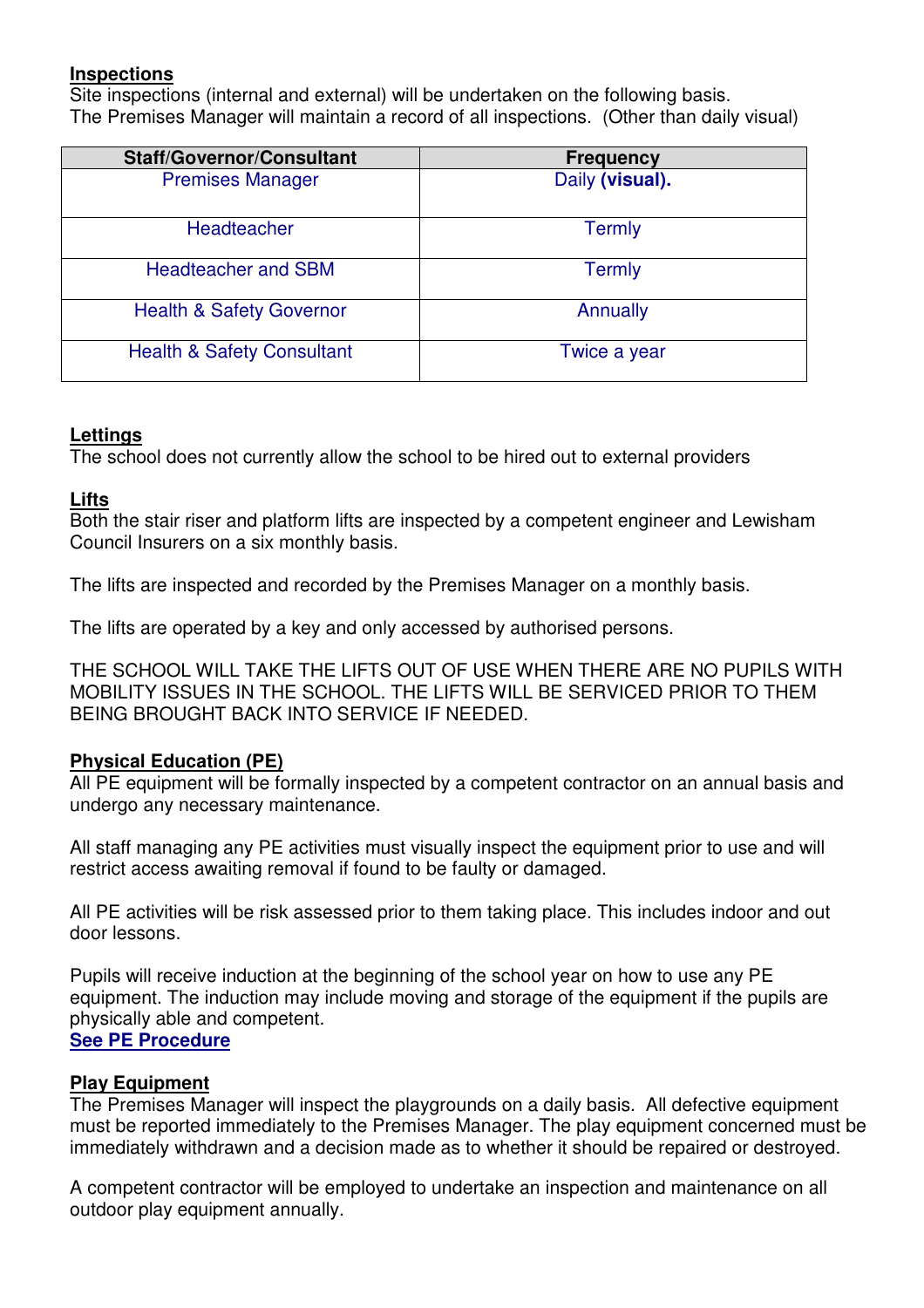All play equipment in the school will only be used by age/maturity appropriate pupils. Pupils accessing the equipment will be supervised at all times.

## **Playgrounds**

The playground will be visually inspected daily by the Premises Manager. Any hazards such as animal waste / glass etc will be removed immediately. Staff to report to Premises Manager any concerns.

## **Security**

The school will have in place adequate management measures to prevent unwanted and unlawful entry to the school so far as is reasonably practicable.

A security risk assessment will highlight any practical control measures that the school may adopt to safeguard pupils, staff and school assets.

Access to the School is only via the Reception entrance which is monitored at all times to prevent unauthorised access.

All visitors and contractors must sign in at the reception desk, obtain an ID pass, which must be worn at all times when on site.

All staff are issued with an ID badge and this must be worn at all times whilst on site, or on school trips.

The schools external gates (School & Nursery) are monitored by office staff. Staff to challenge (if safe to do so) persons access the school unaccompanied.

Access to the school premises from the church is restricted to parish priests ONLY and a new fob entry system has now been implemented to improve security.

# **See Security Policy**.

# **Waste**

The disposal / storage and collection of all waste products (clinical, general, hazardous and recycling) is the responsibility of the Premises Manager.

Records for removal of waste are retained by the Premises Manager.

## **See Waste Policy**

## **Water Management**

The school will instruct a competent person to undertake a legionella (water) risk assessment on behalf of the school at 24 months intervals, or sooner if anything changes.

Findings from the risk assessment will be documented and any significant issues or recommendations arising will be addressed according to priority.

All taps must be labelled denoting if it is drinking water or not.

Monthly temperature checks will be undertaken by Premises Manager and any concerns addressed. Flushing and descaling will be undertaken regularly.

The Premises Manager will arrange annual water testing undertaken by a competent contractor and if needed tanks and systems chlorinated.

Any water issues will be brought by the Premises Manager to the attention of the Head Teacher. **See - Water Management Policy**.

## **HAZARDOUS SUBSTANCES**

**Petrol & Diesel** 

**No petrol or diesel is stored on the school site.**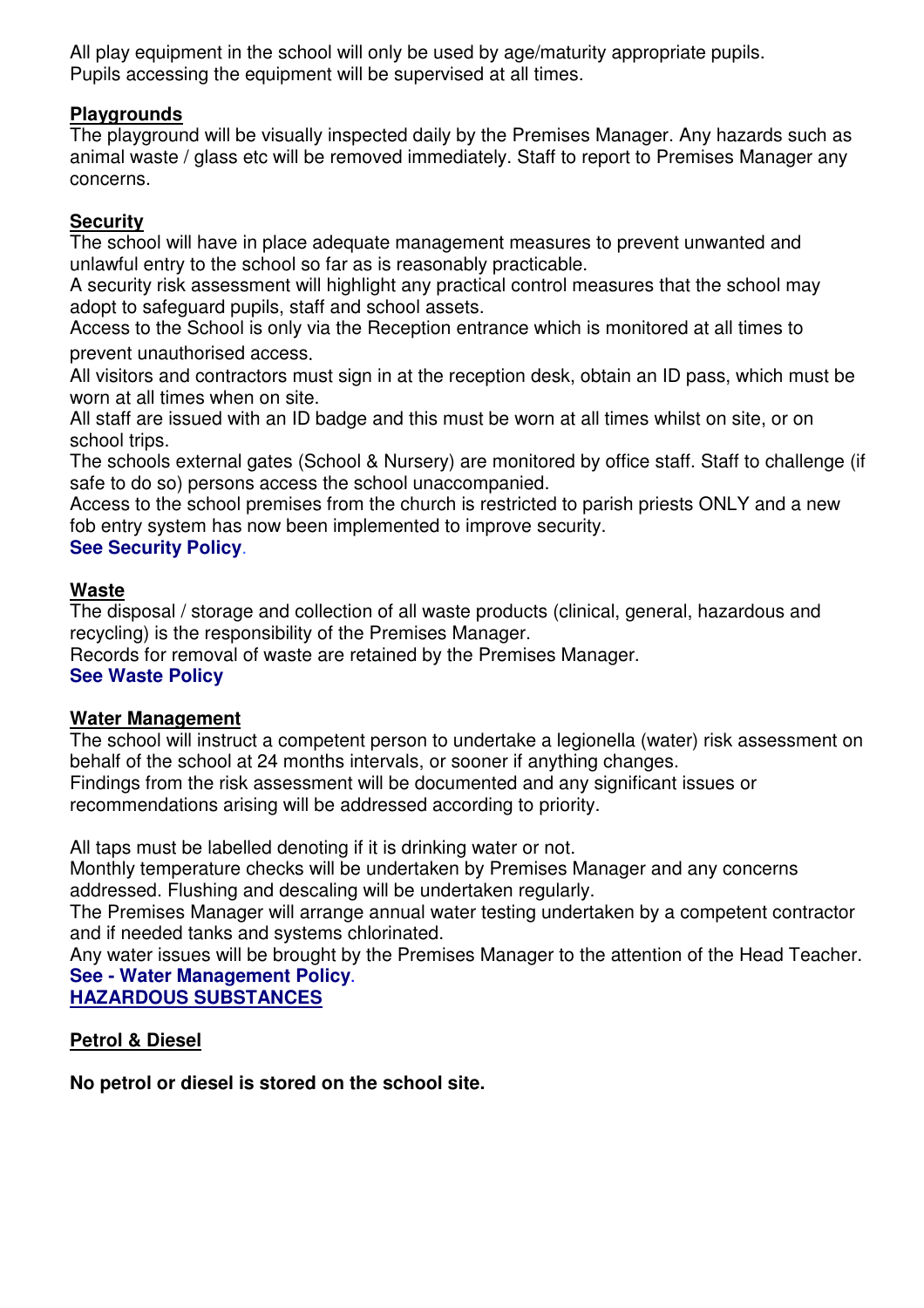# **Chemicals**

The Control of Substances Hazardous to Health 2002 (as amended) Regulations requires the employer to assess the risks to workers and others affected by their business of the use of chemicals and hazardous substances.

Safety sheets are available for all chemicals held on site. (Cleaners and school)

Premises Manager to ensure all chemicals on site have a corresponding chemical data sheet and risk assessment readily available. The data sheets are held in situ with the chemical.

Potentially hazardous substances are also required to carry some of the information on their labels, including the appropriate danger, its symbol and the appropriate risk and safety phases.

The Premises Manager is the school's trained competent COSHH Assessor. No hazardous chemicals are allowed onto the school premises without the Premises Managers permission or unless a COSHH assessment has been completed.

#### **See Hazardous Substances Policy**

#### **IMPORTED RISKS**

#### **Contractors**

Contractors working within the school are required to comply with the Schools Health & Safety Policy. The School will issue a copy to all contractors PRIOR to any works / services commencing.

The Premises Manager will issue every contractor with a "Contractors Code of Conduct" which will be signed and dated to acknowledge receipt. This will also include an up to date copy of the latest asbestos inspection survey.

Any breach of these rules should in the first instance be reported to the Premises Manager or School Business Manager.

All contractors will be required to produce their own method statements and risk assessments. They will also provide the school with their liability insurance policies. **See Managing Contractors Policy** 

#### **Educational Visits**

Any staff that arrange or actively participate in school visits or out-of-school activities must comply with Lewisham Councils There and Back Again document. The school will appoint an Educational Visits Coordinator (EVC) who will be either the Headteacher or a member of SLT. They will be responsible for ensuring the process for arranging off site visits or activities are in place prior to the event taking place.

The EVC will undergo **refresher** training every three years. **See Educational Visits Policy.** 

#### **Events – school fetes, nativity, Christmas bazarr etc**

When organising school events (i.e. summer fayre, Christmas concert etc) the event organiser will be responsible for preparing a short written assessment of the activities that make up the event.

All the potential hazards that could occur must be listed – remembering any materials, structures or machinery that might add to the risk of the event, such as ladders, water, fuel containers etc.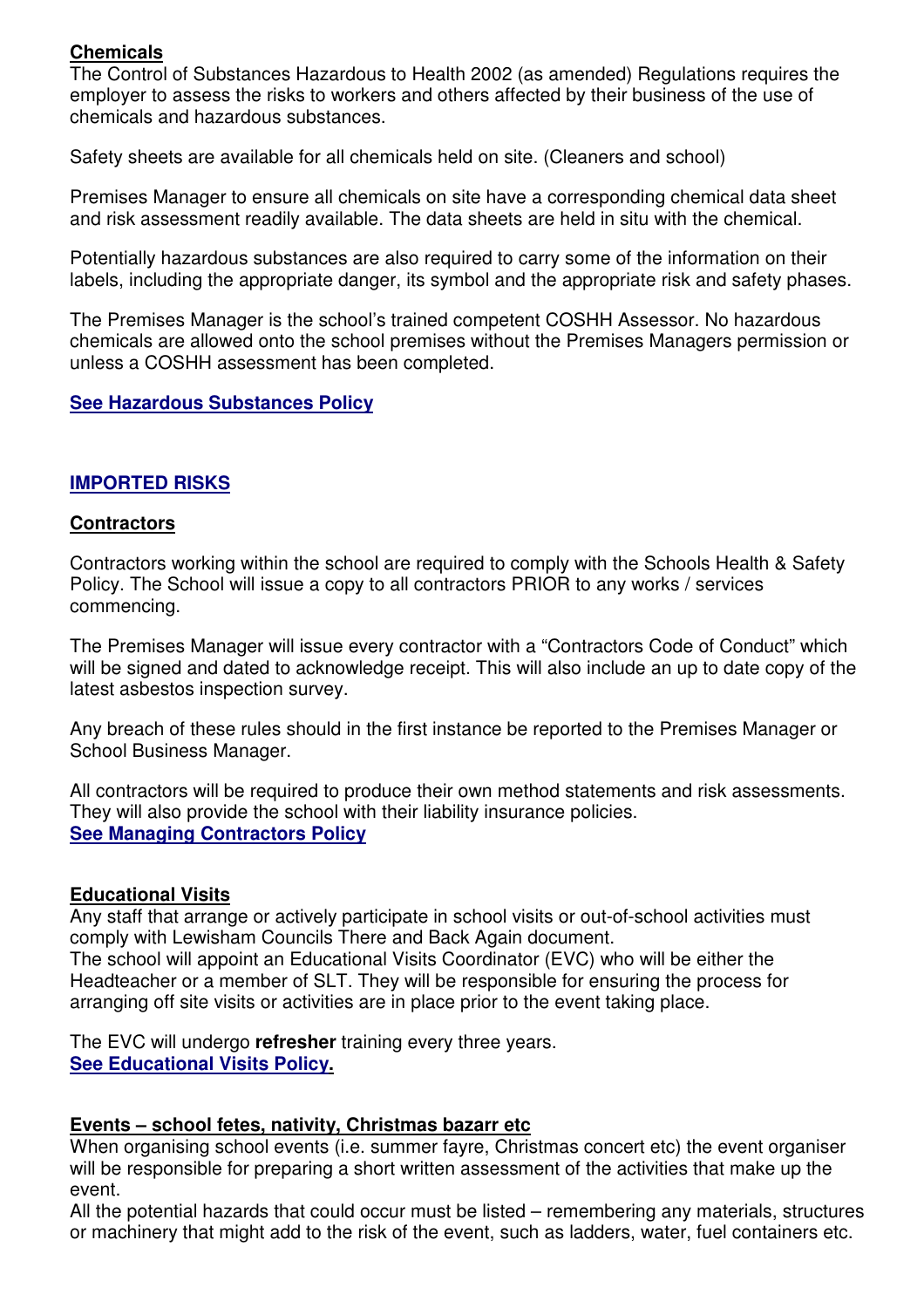The following activities/attractions MUST have an individual written risk assessment:-

\*Bouncy castles

\*Stands/Stalls – (tattoo, face painting, candles, etc)

\*Displays involving animals, weapons, flames or special affects

All events should have an appointed safety officer and all staff/helpers given specific, named responsibilities with potential hazards/precautions listed.

When preparing the site, consideration must be given to the safety of structures and wiring, escape routes and exits for evacuation, first aid, cash handling arrangements, availability of water, checking and servicing of toilets, waste disposal, tripping hazards and food hygiene. An emergency plan also needs to be created. The plan should include what action should be taken, who will coordinate, who should be called and how staff will be informed.

## **Procurement of Staff and Services**

Services contractors are procured through Lewisham approved contractors list, all works exceeding £1000 three quotes are obtained. Annual servicing contractors are reviewed annually to ensure we are cost efficient.

Agency staff is procured through reliable and frequently used agency companies (i.e.) safeguarding plus, site masters & future education.

## **WELFARE**

#### **Accident / Incident Reporting**

Any accident, injury OR SIGNIFICANT NEAR MISS SHOULD BE is to be reported to senior management by the person or persons involved in the accident, and entered in the Accident Report Book (either the Pupil's Accident Book or the Staff Accident Book). Accident books are held in the School Office. The Headteacher is to ensure that the Governing Body is informed of all accidents of a serious nature and any dangerous occurrences, and where applicable follow the requirements of current legislation.

Lewisham Councils on line accident form must be fully and accurately completed and, where possible, detailed statements from witnesses should be taken. All staff must know the procedure and that advice can be obtained from the school office.

Accident/incident reporting can be entered onto Lewisham Councils database, by the schools nominated person/s (School Business Manager or Admin Officer).

In accordance with The Reporting of Injuries, Diseases and Dangerous Occurrences Regulations (RIDDOR) 2013 in cases of death or major injuries, the school must notify the HSE without delay. Cases of over-seven day staff absence due to an accident/incident at school must be notified within fifteen days of the incident, using the appropriate online form.

#### **See Accident Reporting Policy.**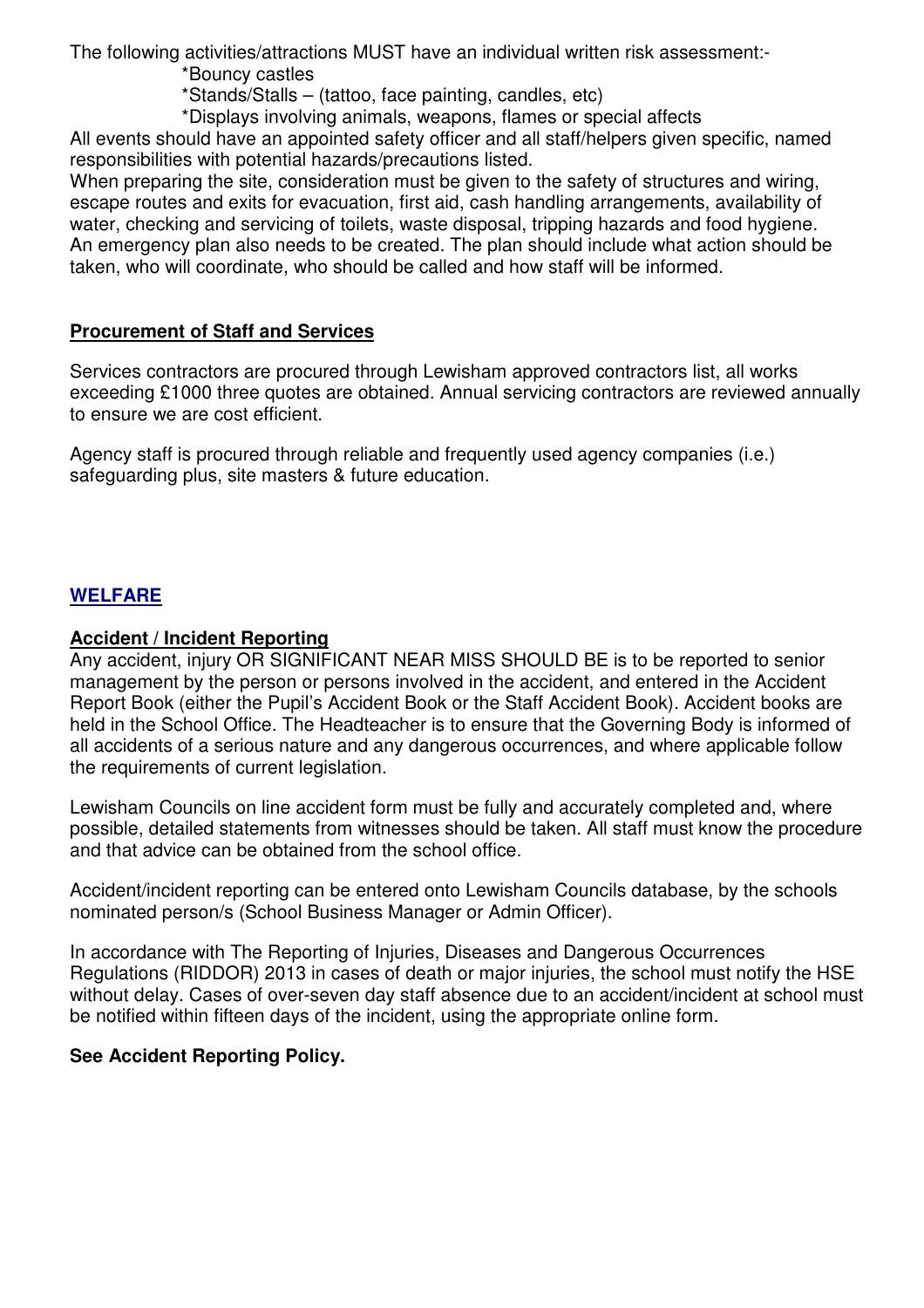# **First Aid –**

St Saviours has an Appointed Person who co-ordinates all school first aid requirements. The School Business Manager will ensure there are sufficient numbers of trained first aiders on site during the time the school is open. This will include breakfast and after schools clubs, school trips and during the school holidays (IF STAFF ARE PRESENT ON SITE).

An up to date list of all staff trained in first aid will be displayed in reception foyer & in the school office. This will include the level of training they have received and the expiry date.

Regulations require that First Aid materials are readily accessible. The First Aid Boxes will contain at least the minimum permitted contents in accordance with the Regulation and any additional items identified by risk assessment. First Aid kits will be monitored and replenished when necessary by the schools business manager.

Disposable plastic gloves should also be stored near First Aid Boxes. First Aid Kits / Boxes should be available for school trips/visits or for groups taking part in outdoor activities.

## **See First Aid Policy**

#### **Infectious Diseases including Communicable**

Any child who attends school with a suspected infectious disease will be taken immediately to the school office where the parents must be called to come and collect them and advised to seek medical advice. Any pregnant staff members or women returning after giving birth will be informed of any child presenting with an infectious disease and advised to seek medical advice. Aids and hepatitis B viruses are a risk to employees involved in the provision of first aid. The universal precautions for cleaning up body fluid spills detailed in the Department of Health poster 'Guidance on infection control in schools and nurseries should be followed to prevent the spread of infection.

#### **See HPA Guidance Poster**

#### **Medications**

The School discourages pupils from taking medicine in school unless a pupil is suffering from chronic illness or allergy (For example, Asthma), or because they are recovering from a shortterm illness and are taking antibiotics. The medicine must be prescribed and written authorisation provided by the parent or carer.

Teaching and non-teaching staff must not administer medication to pupils if they are not trained to do so.

**See Administering Medications Policy** 

## **Pregnancy & New Mothers**

Employees who become pregnant shall inform their Manager as soon as they possible so that an assessment can be carried out to ensure that any risks created by their work are identified and eliminated or controlled.

Advice on pregnancy and work is given in the Department of Health poster 'Guidance on infection control in schools and nurseries' which is displayed in the?????.

A risk assessment will be undertaken by the Line Manager immediately and reviewed as many times as needed should there be any changes in the pregnancy.

Staff returning after maternity leave may need a risk assessment undertaken to ensure all risks have been suitably controlled.

**See Pregnant and New Mothers Guidance**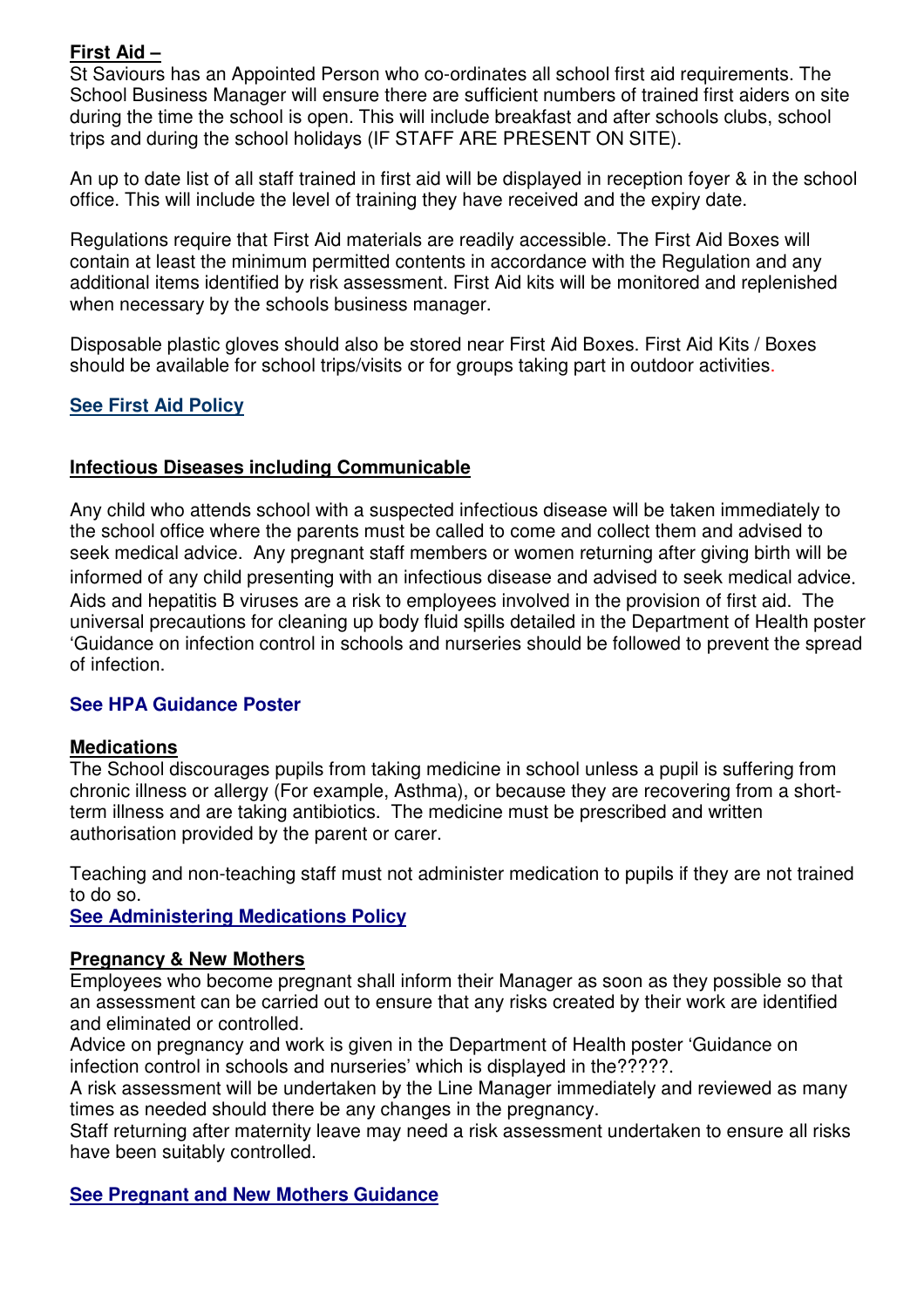## **Smoking & Alcohol**

Smoking is not permitted on the school premises including outside the school gates. This is to prevent unwanted exposures to environmental tobacco smoke which is health hazard and to minimise the risk of fire and is illegal.

Contractors working on site will be reminded that the school is a no smoking area

Alcohol is not permitted on the school premises. During school events if alcohol is to be consumed or sold a valid alcohol permit must be obtained and a copy must be kept with the premises manager.

#### **Stress**

The Headteacher will ensure that the risks from work related stress are being effectively managed and controlled throughout the school. Senior management will demonstrate clear commitment to stress management and will be briefed as to their legal duties. The Governing Body will manage the stress implications for the Headteacher.

**See the Wellbeing Policy**.

#### **Violence & Aggression**

All staff are entitled to carry out their work without threat of verbal abuse or physical violence. Any displays of aggression to our staff by a parent or carer, or child will be taken seriously and will be investigated fully, to establish the appropriate action to take. Violence or abuse of any description will not be tolerated.

**See Violence and Aggression Policy** 

#### **JOB SPECIFIC**

#### **Banking**

The Premises Manager will be responsible for taking the banking to the bank. The banking of cash should be done on a regular basis and no less than weekly. For their own personal security, the Premises Manager should change the frequency and timing of the trips to the bank to prevent developing a regular pattern. Care must always be given to ensure that the cash held on site does not exceed the total insurance cover for the school' safe.

**See Banking Risk Assessment** 

#### **Display Screen Equipment**

All staff that use a computer for a significant part of their working day or are designated as a computer user must complete a workstation (DSE) self-assessment if competent to do so. Where necessary, the schools DSE trained assessor will complete an assessment for a designated user e.g. if staff not competent to do so.

**See Workstation (DSE) Assessments Policy** 

#### **Lone Working**

People who work alone without interaction with other workers e.g. people who work in the building outside normal school/office hours (e.g. teachers/office staff working late, premises manager), remote working and staff who work off site doing home visits or taking money to the bank are vulnerable and extra safety measures may be required. All lone working activities must be risk assessed with reasonable and suitable control measures introduced. **See Lone Working Policy**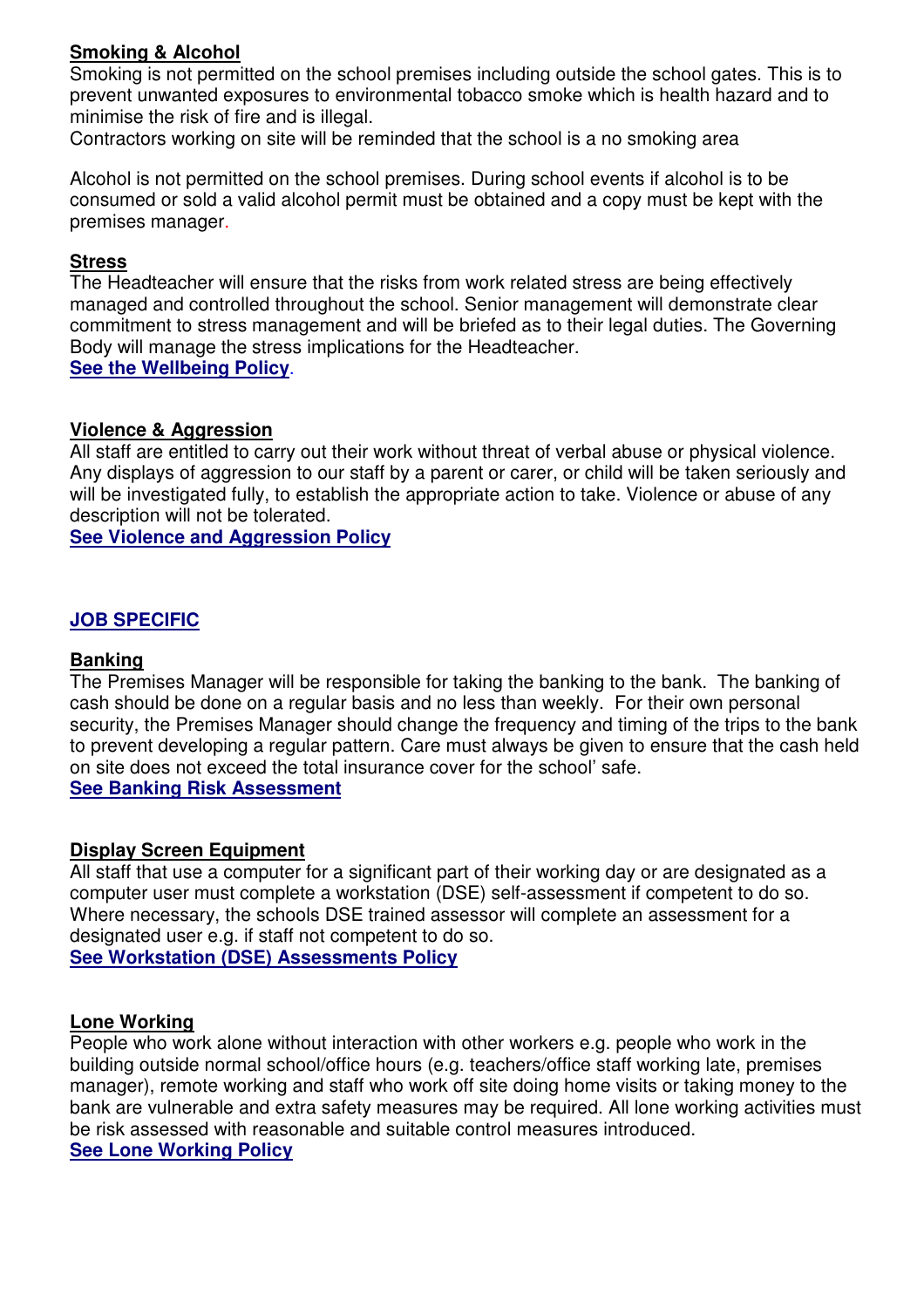## **Manual Handling**

Personnel undertaking manual handling activities are not to lift, drag, push or carry heavy or awkward loads unless training has been undertaken and risk assessments completed by a competent person. The schools nominated Manual Handling of Loads risk assessor is the Premises Manager.

**See Manual Handling Policy** 

## **Personal Protective Equipment**

The need for any PPE should be identified by the risk assessment. It is the Head Teachers responsibility to ensure that suitable PPE is provided and there are adequate supplies available. No charge will be made to staff for any PPE provided, including agency staff.

Where PPE has been identified as a control measure, it must be worn by any employees or pupils who may be at risk of injury or harm.

PPE must be kept clean and stored in any designated areas. Staff must report any lost or damaged PPE. PPE must be worn as per the manufactures instructions. **See PPE Risk Assessment** 

## **Tools & Work Equipment**

All persons using power or hand tools must be suitably trained in their use. PPE must be provided if the Risk assessment for the use of the equipment or task being carried out requires it.

All tools/ equipment must be inspected regularly and if found to be defective reported immediately to the Premises Manager. It cannot be issued for further use until it has been repaired. If deemed not repairable, the equipment concerned must be immediately withdrawn from service, clearly marked and isolated in an area whilst awaiting disposal.

Each school will have an inventory in place detailing all work equipment held on site including any specific information or training required.

## **Working at Height**

Working at height is defined as any activity where a person is at risk of falling. This includes working at ground level, above or below.

All activities that require working at height must be risk assessed prior to the activity by a competent person.

Staff are not permitted to work at height unless they have attended suitable working at height training.

**See Working at Height Policy** 

#### **RISK ASSESSMENT**

Risk assessments (RA's) will be completed by those trained in the risk assessment process. Risk assessments will be carried out once and then reviewed annually unless the process identifies regular review or occasion to review earlier arises. RA's (and thus the procedure) will always be reviewed following an accident, change of personnel, building works or other incidents that could point out that procedures are not working.

A copy of all risk assessments will be maintained in alphabetical order in a folder in the School Office**.** 

Risk assessments are used to inform procedures and practices for managing activities. Risk assessments must be used to clarify controls (preventative measures), which must be in place to minimise accidents or injury. Team leaders and persons with management responsibility will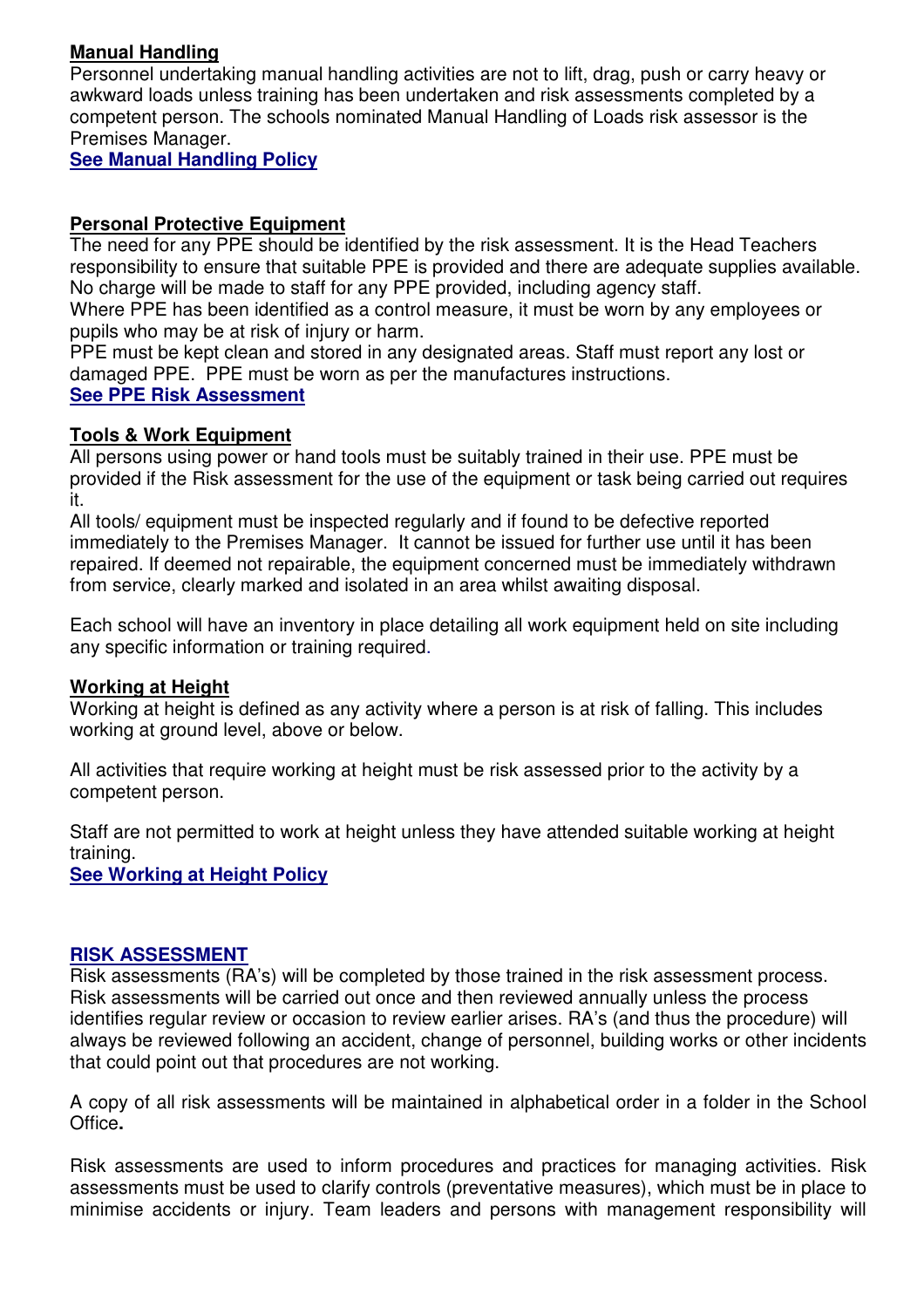write protocols / guidance based on the outcomes of the risk assessments they have undertaken.

Risk assessments will be requested from contractors who undertake any works in the school prior to the works taking place...

Once developed, risk assessments will be circulated to all relevant staff and persons affected by the activity. This is to protect all personnel working within their area(s) of responsibility from dangers to their health and safety.

**See Risk Assessment Procedure**